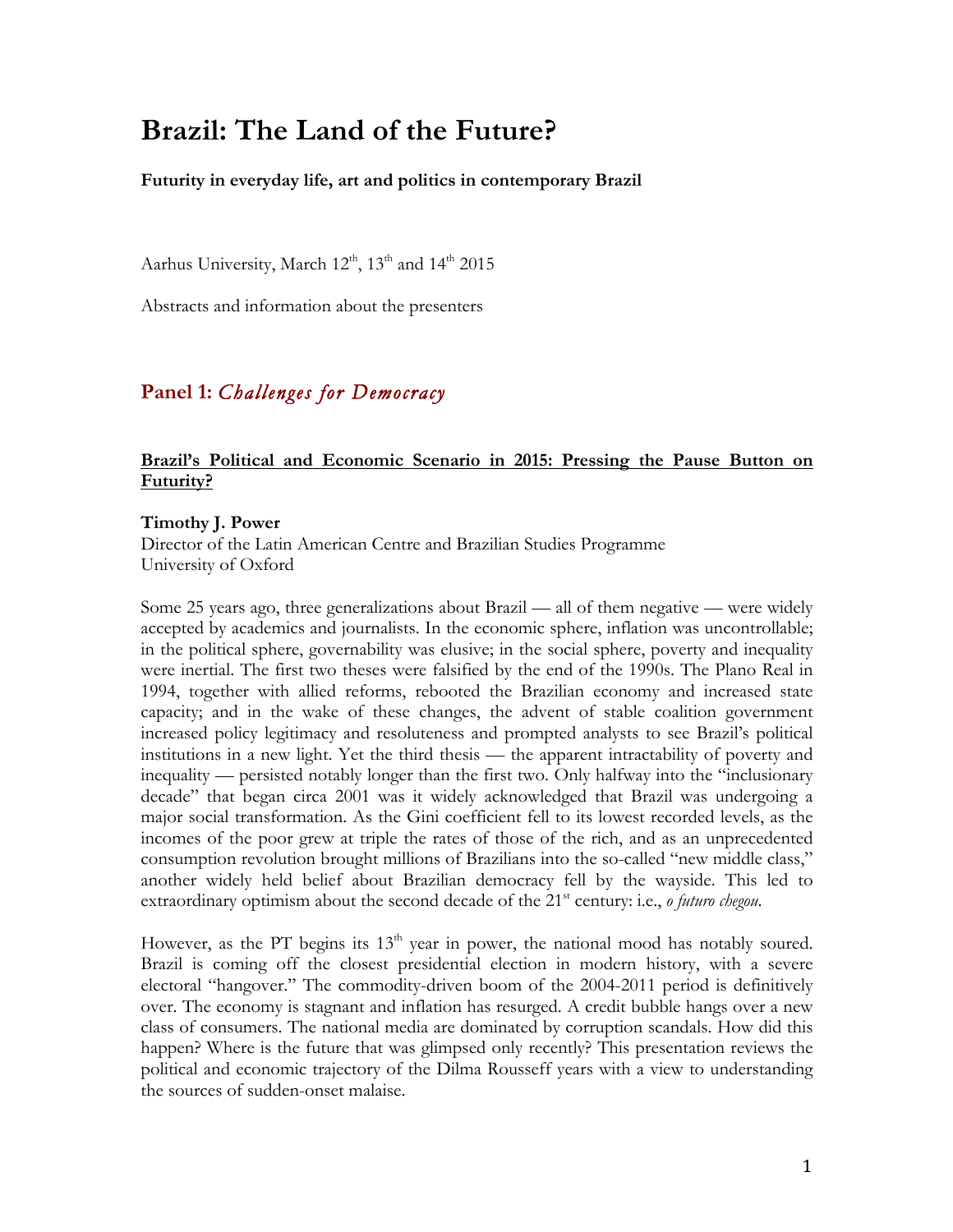# **Lost in futurity? Discursive strategies of reverse presentification in contemporary Brazil**

# **Georg Wink**

Associate Professor of Portuguese and Brazilian Studies University of Copenhagen zpj103@hum.ku.dk

The notion of Brazil as "the land of the future" is a powerful metaphor. Its persuasiveness stems from a centuries-old historical formation of future-related discourses on the Brazilian national identity which prepared the grounds for cultural manifestations, emancipatory theory building and the materialization of public megaprojects (e.g., Modernism in the Arts, the ideology of Luso-Tropicalism, or the foundation of Brasília). Even today the metaphor underlies the general framing of Brazil's new role as a "global player". However, the affirmed futurity of Brazil implies (and probably always has implied) in ambiguities: In the same way it alludes optimistically to an arguable geo-political potential, it implies in the operational gap of realizing this potential, giving at the same time rise to the rather pessimistic *topos* of Brazil as "the everlasting land of the future". My argument, therefore, is that the research on futurity in contemporary Brazil demands a historical contextualization and a metaperspective on the master-narrative of futurity and its producers. This allows sharpening the understanding of current subjective expressions of futurity which are likely to refer, explicitly or not, to this legacy. Given the situation of generally improved socio-economic conditions in Brazil and the highly emotional debate on these, one must ask how perceived failures and achievements, both with regard to the socio-economic core issues that are still challenging the Brazilian society, are represented, sustained and contradicted by public discourses against the backdrop of lasting or completed futurity. Or asking more specifically and intriguingly, how do discursive strategies that frame, explain and justify policies try to construct the idea of Brazil as a "land of the present"?

# **Treating traumas: The Truth Commission and post-dictatorship reconciliation in Brazil**

**Anna Grimaldi** King's College London anna.grimaldi@kcl.ac.uk

Like many other Latin American countries, Brazil continues to struggle with a traumatic past. These tensions have, to some extent, resurfaced alongside the recent demonstrations, and provoked debate on how Brazil is reconciling with its history. One example of this is the Final Report of the National Truth Commission, released in December last year.

By looking at Brazil in its Latin American context, we can look at this and other efforts, from both the government and the Brazilian people, to deal with and overcome the more lasting effects of the dictatorship. In contrast with some of its neighbours, Brazil retained various elements of its authoritarian regime, including politicians and powers of the military,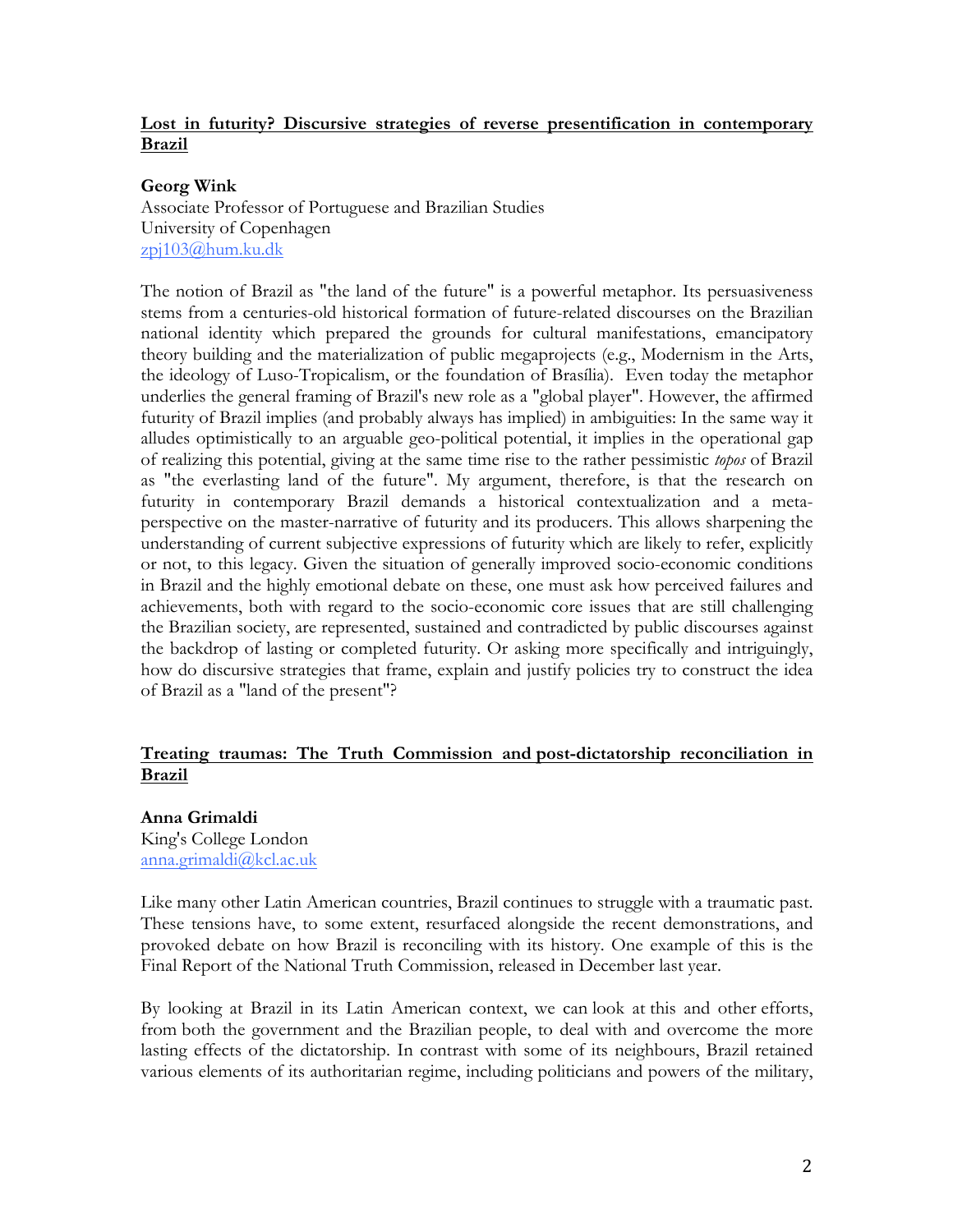until well after the return to democracy. To some extent this can be explained by the gradual process that characterized Brazil's abertura in general, for which it was unique.

Keeping Brazil's neighbours in mind, this discussion aims to analyse the tools of reconciliation and their effects in Brazilian society. It also aims to look across the various *ways* Brazil has chosen to treat the past. This could come from the state, through legislature, arrests and museums; from more artistic and cultural production such as that of art, films and so on; or from collective efforts from below, such as human rights organizations or protests. This discussion will present the Truth Commission in this wider group of reconciliation, in order to better present the role it plays in the longer process of reconciliation.

# **The Resource Leviathan: future impacts of the construction and commodification of the environment in Brazil**

#### **Jacob Ellett**

MSc Brazil in Global Perspective at the Brazil Institute King's College London jakey312@hotmail.com

The economic potential of Brazil and the social benefits acquired through industrial development dominate contemporary discourses on the future of this giant of Latin America. Political and economic emphasis on the tremendous resources and vast territory afforded to Brazil imply relatively optimistic prospects, current social inequalities notwithstanding. Indeed, much has already been said on the positive impacts of industrial development and expansion on reducing the levels of poverty and income inequality.

However, by evaluating the way in which the environment has been appropriated and exploited in order to facilitate economic development, we can uncover underlying frameworks of political control, entrenched inequality, and of course environmental degradation.

As a territorially huge country with supposedly abundant resources, Brazil is often looked upon as the great hope of the developing world. It is framed as a country that depending on political persuasion, has the capacity to either fully integrate into the global economy as a world power, or alternatively have the necessary resources to effectively challenge global capitalism and become a self-sufficient alternative. What is often excluded from such debates are the ways in which the environment is not only constructed to complement an ideological function, but also 'commodified' in order to serve political and economic interests.

This discussion aims to analyse the methods by which the environment in Brazil is constructed within the context of economic development and through political discourses over its place in the world as a potential superpower. By emphasising the control and domination of resources, this discussion seeks to highlight the ideological functions of contemporary development in Brazil and the continuation of its severe economic and social inequalities.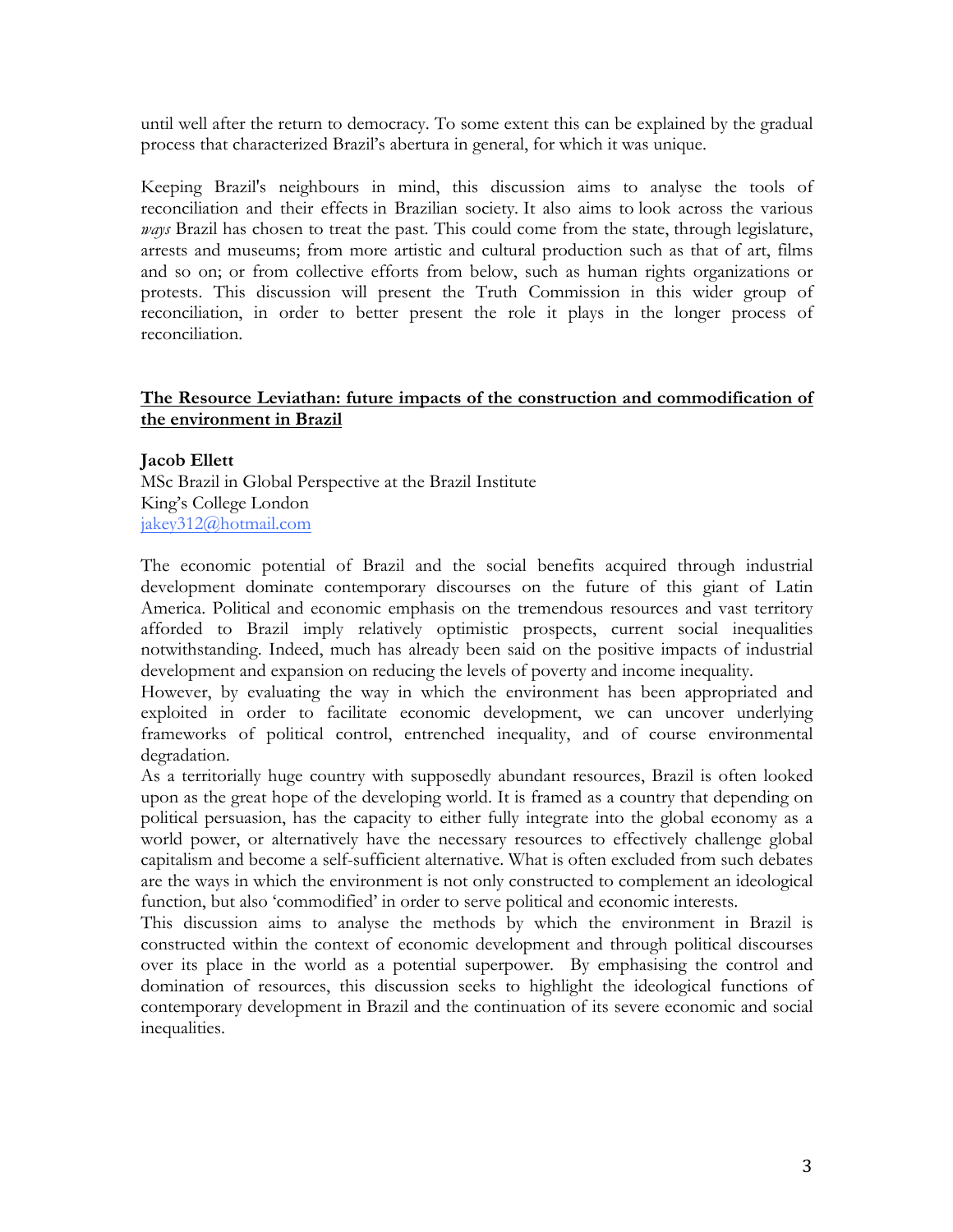# **Prospecting Brazil. The Futures of Mineral Resources, 1900-2014**

**Georg Fischer** Assistant Professor Department of Culture and Society - Brazilian/Portuguese Aarhus University fischer@cas.au.dk

We can narrate the history of mineral resources using different strategies all of which refer to different layers of temporality. Geologists trace the origins of minerals in "deep time"; historians of technology and the economy tell their story as a function of economic growth or technological change and thus highlight factors that affect their value at a specific moment; social and political histories of mining as well as ethnographies of mining communities look at how they shaped societies since their exploitation began. In my paper I look at yet another level, that is, how mineral resources inform the ways in which society negotiates the future. Taking the cases of iron ore in the early twentieth century and petroleum in the early twenty-first century, my paper examines how mineral resources inspired different expectations and speculations regarding the future evolution of the Brazilian economy, society and the state. I argue that these visions not only contain an thus far overlooked element of societal introspection, but also constantly redefine Brazil's position in a globalizing world.

# **The Future of Informal Politics: Brokerage and Active Citizenship in Brazil**

#### **Martijn Koster**

Assistant Professor Utrecht University Utrecht School of Governance (USG) M.Koster@uu.nl

This paper juxtaposes seemingly opposing views on informal politics. While in Brazil democratic policies and programmes try to exclude informal politics, there is an expanding international literature on the (presumed) democratic benefits of new forms of such informal politics. This literature depicts informal politics as an important component of so-called active citizenship that gains shape in 'invited spaces' of governance, forms of selfgovernance or community-based activism. It hails informal politics, as a politics beyond formal institutions and procedures, as a way of bridging the gap between the – often 'rolledback' – state and the population.

This paper will zoom in on the practices of community leaders from low income neighbourhoods in the city of Recife, Brazil, who operate as political brokers. They assume formal positions in democratic programmes such as PREZEIS – a form of participatory governance with the aim of legalizing land tenure and housing in the *favelas*. They also maintain informal, often clientelist, relationships with state representatives, such as public servants and politicians, through which they negotiate and achieve collective and personal benefits. Through a critical engagement with the literature, I will explore the nexus between clientelism and active citizenship. I will try to understand how informal politics may be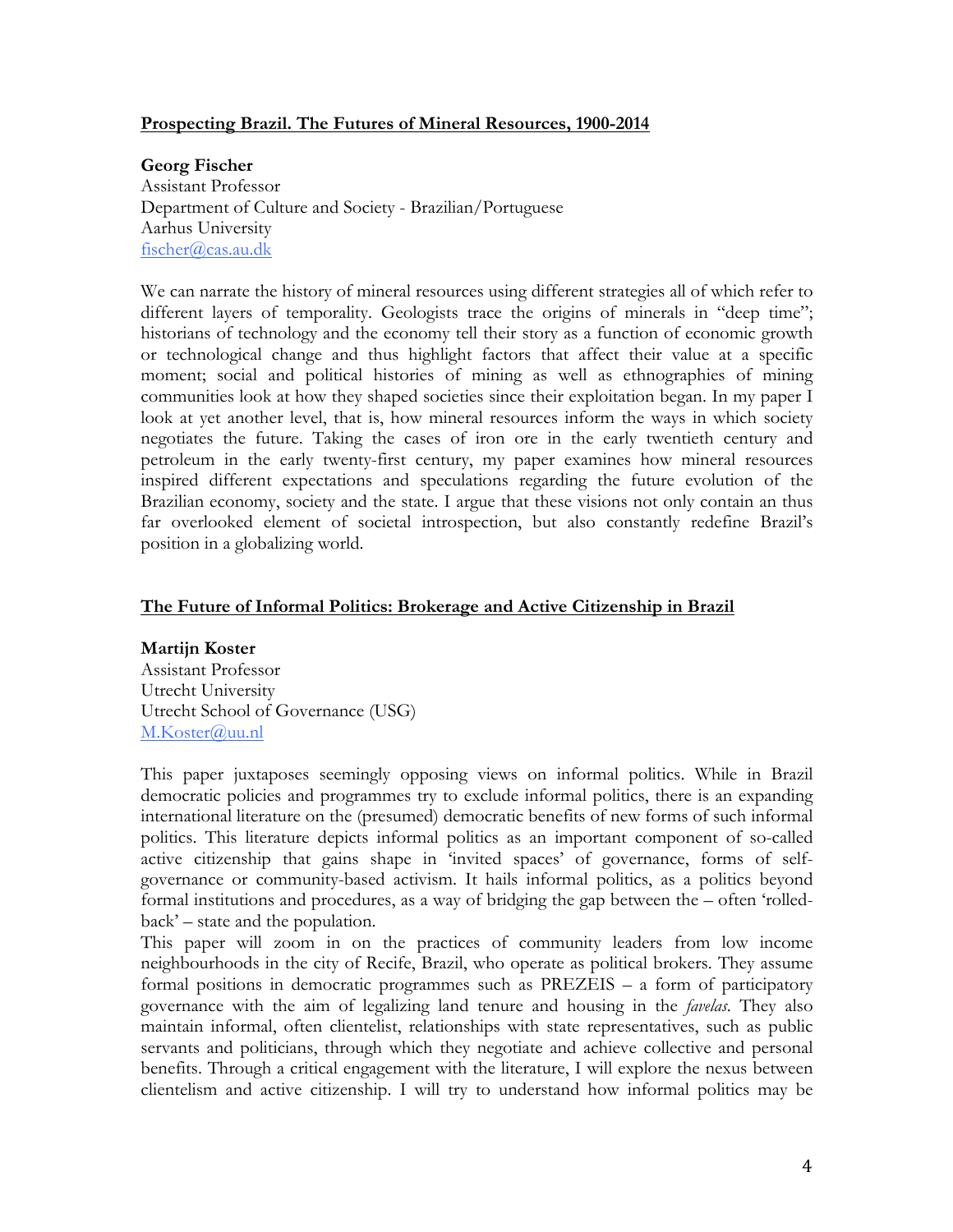clientelist *and* contribute to democracy. In so doing, I will rethink the informal dimension of democracy, now and in the future.

The paper is based on ethnographic research on informal politics in Brazil and beyond and a review of the international literature and policy documents.

# **The (Un)Making of Citizenship in Security practices and Discourses in Recife, Brazil**

**Carolina M. Frossard** PhD Candidate Centre for Urban Studies University of Amsterdam C.MaurityFrossard@uva.nl

In this paper, I explore the ways that citizenship is mobilized as a discursive frame for both state and non-state security policies and practices. I focus on these policies and practices in Recife, the capital city of Pernambuco, Brazil, but connect them to instances of authority at different scales, from the municipal to the transnational. I explore the different meanings that citizenship acquires when entangled with the security objectives of different actors, from public policing to private security firms. How are these objectives translated into practices aimed at strengthening, expanding, and promoting citizenship in different areas of the city? Through what means are they contested, and legitimated, and by whom? Based on the textual analysis of policy documents, international reports, and media pieces, I discuss examples of what gets to be called citizenship in relation to security in Recife. With the objective of adding grain to debates that interpret security pluralism as an indication of a "fragile city", where the enjoyment of formal and substantive rights are under threat, I draw from these illustrations to argue for theoretical and empirical engagement with enactments of urban citizenship beyond the state. The analysis is part of my ongoing doctoral research project, which unpacks, from an anthropological perspective, how security assemblages – composed of state and non-state security agents, technologies, and materialities – congeal around residential and public spaces of the city, and (re)produce different, and differentiated, understandings, enactments, and experiences of citizenship in Recife.

#### **Are truth, memory and history tools against violence in Brazil?**

**Maria Celina D'Araujo** Political Science, PhD Departamento de Ciências Sociais, PUC-Rio mariacelina@daraujo.net

In 2012, a National Truth Committee was established in Brazil in order to investigate the crimes committed by the military regime (1964-1985): how many were killed, and in what circumstances they were killed or disappeared. The Committee was also to find out the names of torturers, the places where torture occurred, and the records on repressive activities kept by the military, the police and civilian administrators. The final report, due in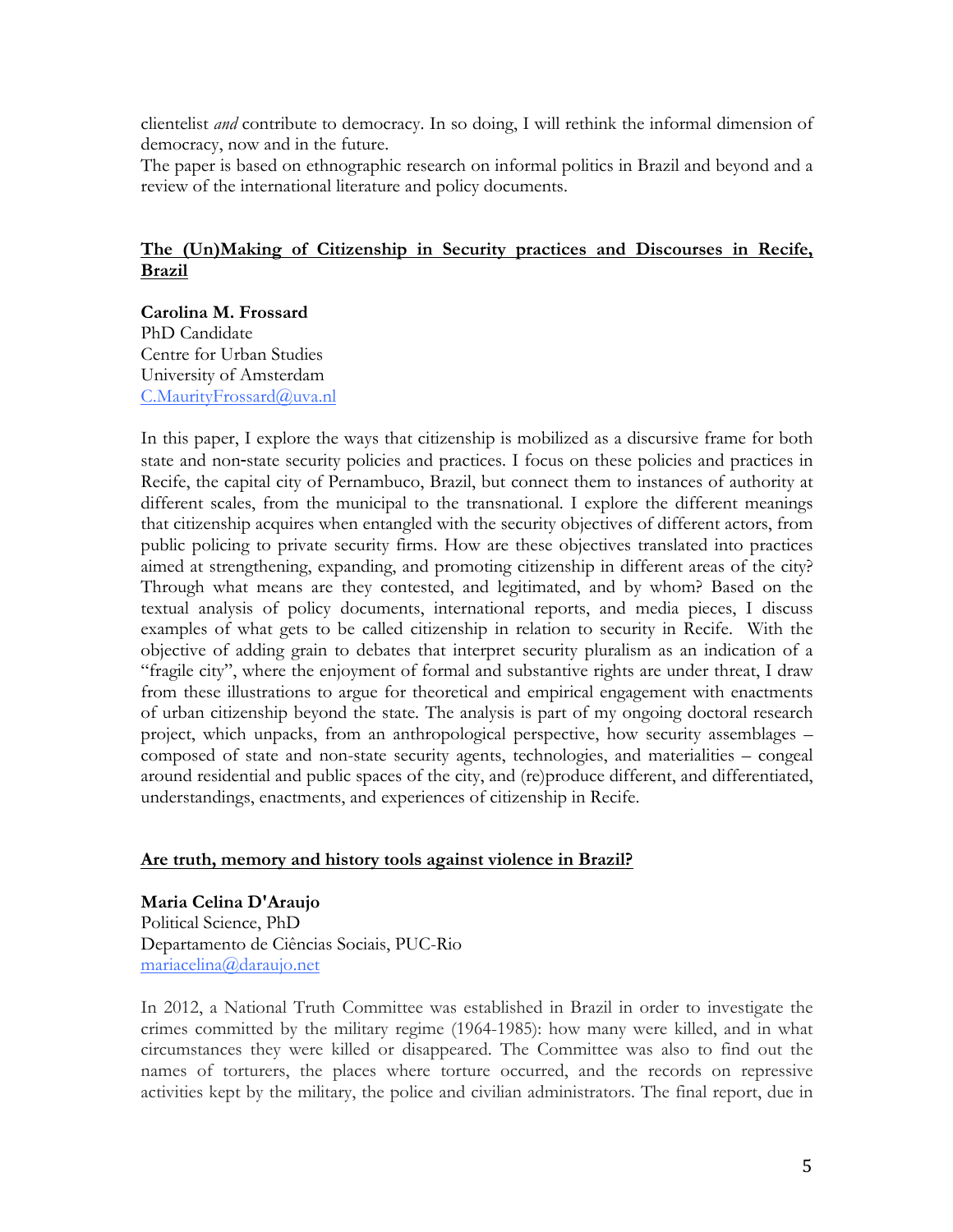December 2014, will be the most complete exposure of state terrorism in Brazil ever made. In all, 421 people were killed or disappeared, and 208 corpses are yet to be found.

Due to constitutional restraints, the Committee has no power to bring criminal charges against anyone. Individual accountability, one of the most significant stages in transitional justice, cannot take place in Brazil.

If the Committee cannot judge the culprits or bring them to court, what then is its role? We believe that bringing to light the history of violent acts perpetrated by the dictatorship will encourage Brazil to consider everyday violence with more seriousness. The methods employed by the police to deal with political opposition are still in use in the fight against common crime, on a scale that is unacceptable by any human-rights standards.

The pedagogical role of the Committee, then, involves more than a denunciation of the dictatorship. The results of the investigation could later be compared with a careful examination of the crimes committed by police forces since the end of the military regime. Such a comparison would amount to a formidable exposé of the banality of crime, impunity and abuse of power in Brazil. Our paper intends to analyze the results of the Committee's work and to evaluate in what ways it may further the cause of human rights in the future.

# **Horizons of Scandal and Reform: Mediatized Narratives of Corruption in Brazil**

#### **Mads Damgaard Andersen**

Part-time lecturer, Department of Cross-Cultural and Regional Studies (ToRS) University of Copenhagen scb617@hum.ku.dk

In this paper, the narrative policy framework (or NPF, developed in Jones & McBeth 2010, Shanahan et al. 2011) is utilized for prying open the current discussions of Brazilian political reform. In NPF, public narratives are understood to be ubiquitous in processes of political mobilization as well as for mustering support for reform proposals. From this starting point, the paper asks: What narrative elements can be discerned in the contemporary Brazilian mediascape (Appadurai 1996) that function as impediment or support for future political reform?

As has frequently been the case in Brazil, the issue of corruption is located as a central narrative element in societal debate, but with disputed and ambiguous meanings (Damgaard 2015, Koechlin 2013): President Dilma Rousseff proposed a Constituent Assembly in response to the Vinegar Protests of 2013, and has, during her recent re-election campaign, renewed her commitment to political change. Vowing to combat corruption with such reforms, the President attempts to set the agenda through an anti-corruption narrative, which is currently juxtaposed with the unfolding Petrobras case. The scandal in the national oil company that threatens to tarnish further the President's Workers' Party, together with the mediatized discussions on electoral and political reform, constitute the empirical material for this examination of the future trajectories of Brazilian politics. In the interdisciplinary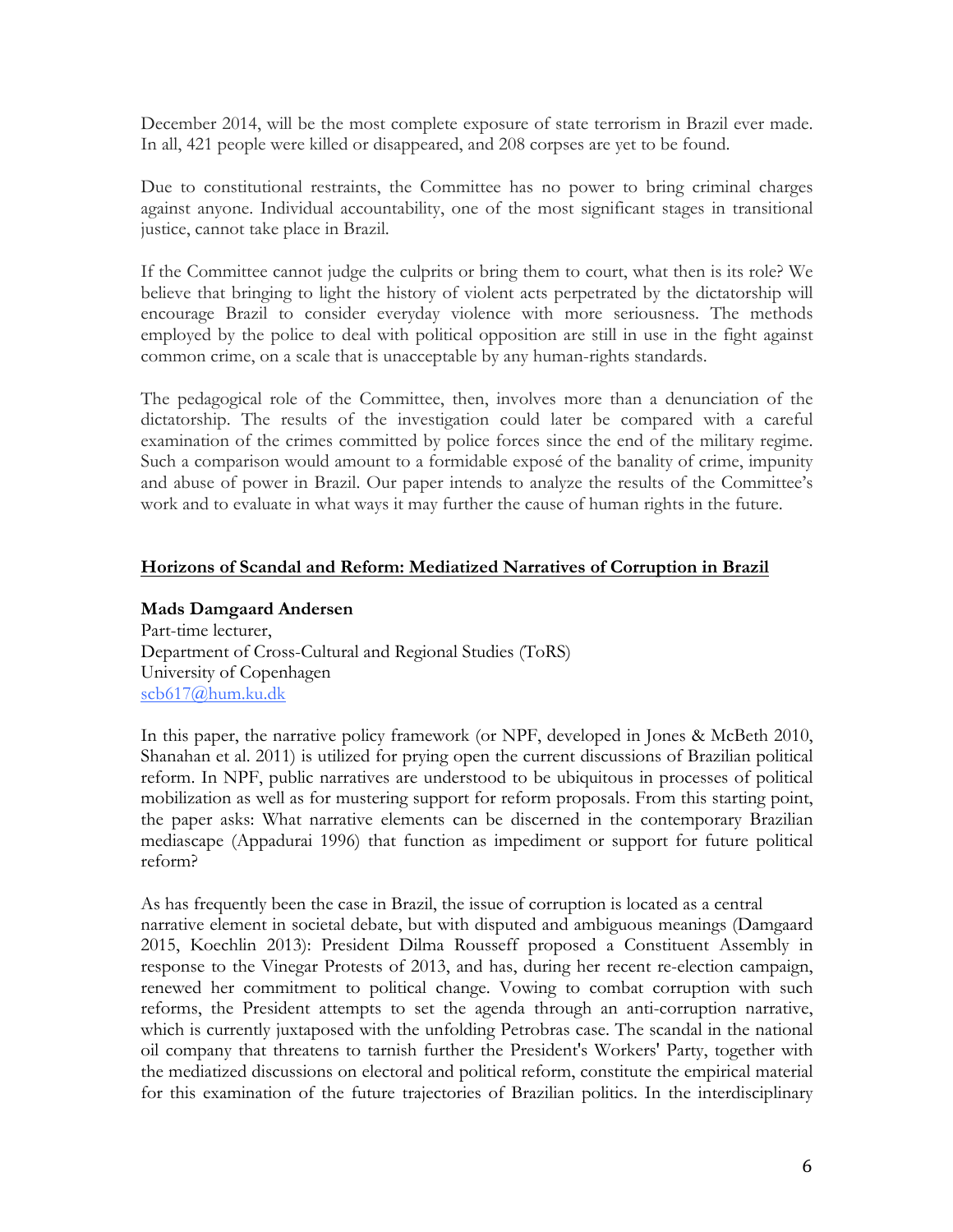space between media studies (in the vein of Hjarvard 2013), the aforementioned strand of policy research and the narrative sociology of Somers (1994) and Polletta (2006) lie key insights into the power of corruption narratives.

#### **Film Screenings:**

#### **"De Andada [Moving]" (2014)**

**Marie Kolling** University of Copenhagen Department of Anthropology marie.kolling@anthro.ku.dk

In the city of Recife in northeast Brazil, thousands of families have been evicted from slums on river banks where they had lived for decades. They receive a new house in return. The film portrays the different experiences of four families and the challenges and joys they face, as they are adapting to their new house and life outside the slum.

Duration: 21 minutes. Language: Portuguese. Subtitles: English

#### **"Vote of Faith" (2014)**

**Maya Mayblin** University of Edinburgh Social Anthropology maya.mayblin@ed.ac.uk

Vote of Faith follows the final, chaotic weeks of a mayoral election in the dusty interior of northeast Brazil. But this is no ordinary election: a Catholic priest, Padre Jorge, is pitting his all against the incumbent elite, a wealthy family which has ruled the town for decades. During their tenure, roads have crumbled, schools and health posts deteriorated, and water is in short supply. As an ordinary citizen, but also 'man of God,' Padre Jorge struggles to embody both secular and religious values. His odyssey offers an intimate window onto the complex intersection of radical hope and small-town politics.

Duration: 50 minutes. Language: Portuguese. Subtitles: English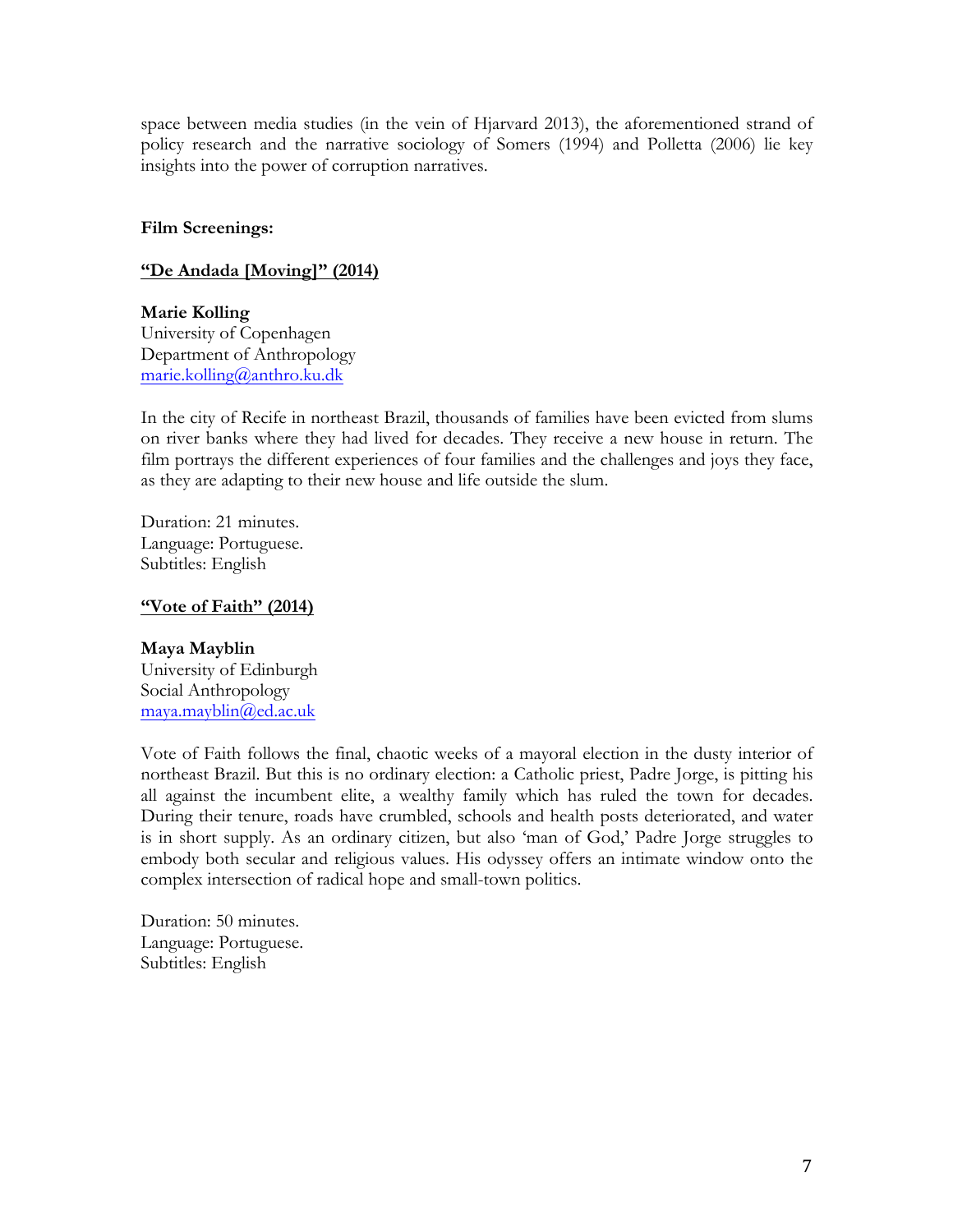# Friday, March 13<sup>th</sup>

# **Panel 2:** *Everyday temporalities and disjunctures*

#### **KEYNOTE:**

### **The future of contemporary disjunctions: notes on social conflict, crime and development in Brazil**

#### **Gabriel de Santis Feltran**

Associate Preofessor Universidade Federal de São Carlos

Brazil is currently undergoing a major transformation largely due to the economic development it has experienced over the last decade. On the one hand, unemployment rates of the "new global player" reached the lowest level in history in 2014, less than 4%. On the other hand, such a scenario expresses renewed levels of social conflict, increasing criminal violence, militarization and incarceration. Based on ethnographic fieldwork which has been conducted since 2005 in the outskirts of Sao Paulo, the exposition presents a panorama of transformations in poor Brazilian neighborhoods and favelas from the 1970s until today. This overview gives empirical ground for a reflection on Brazilian future development and its margins, focusing on both social conflict and social legitimacy that nowadays emerges from "crime", or the "criminal world", in urban outskirts.

#### **When 'street children' grow up**

**Marit Ursin** Post doc Norwegian centre for Child Research Norwegian University of Science and Technology (NTNU) marit.ursin@svt.ntnu.no

This paper explores the life narratives of a group seldom appraised in academic research – the grown-up 'street children' of the 1980s and 1990s. Although scrupulously photographed and widely discussed as the 'new' phenomenon 'street children' by policy makers, media and academia for decades, research is lacking on transition experiences from childhood to adulthood within the street, and how these processes relate to identities and future livelihoods (Benitez, 2009, p. 35). The paper seeks to explore the grounds in which former 'street children' negotiate their pathways into adulthood and how they struggle to find their versions of manhood on the margins of the Brazilian society. The empirical material presented stems from a longitudinal qualitative research, including three fieldworks in the period between 2004 and 2009. Although the study had a multi-method approach, the paper draws mainly on repetitive narrative interviews with boys on the verge of adulthood in the street environments.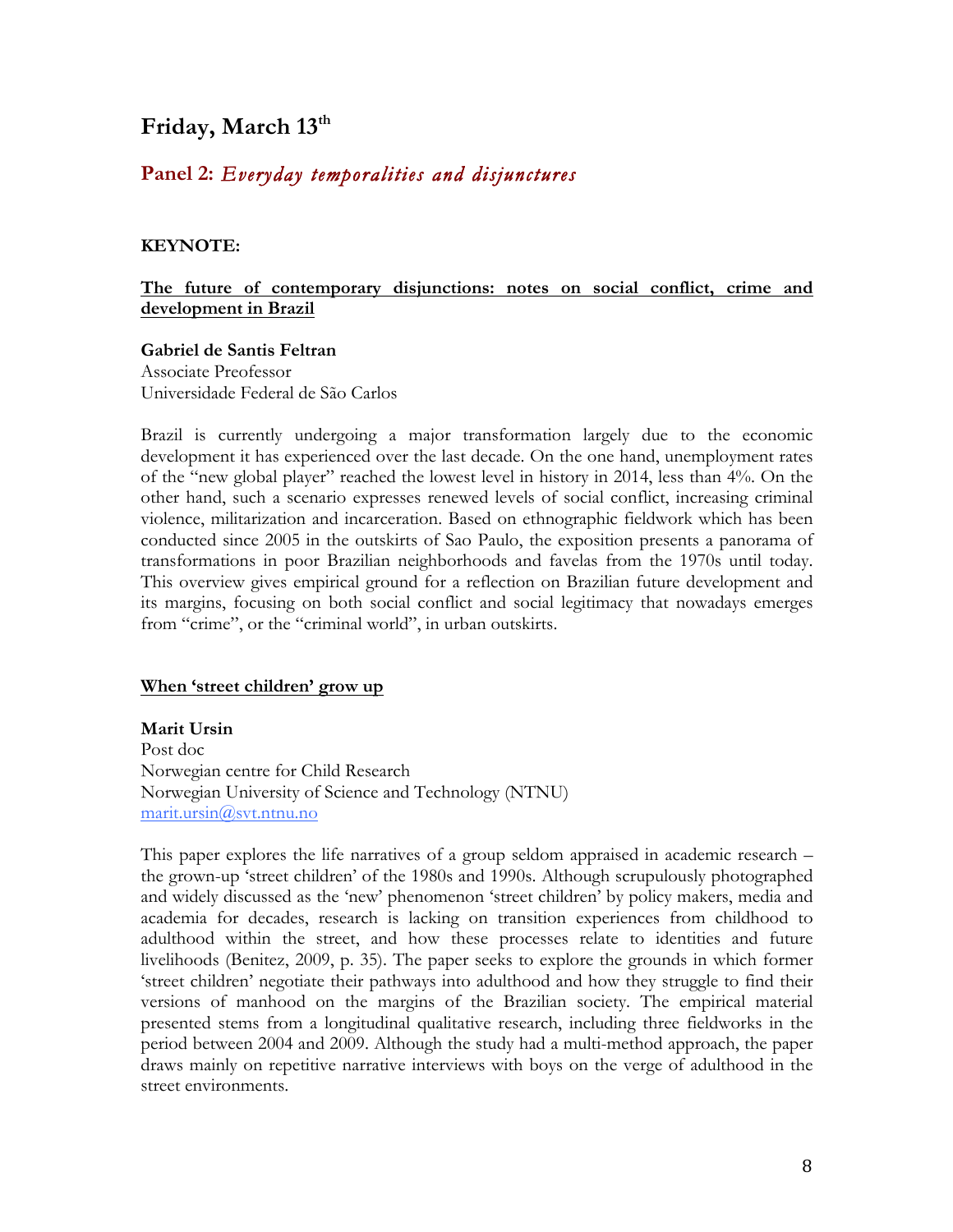By delving into their life narratives, parts of their past childhoods, present whereabouts and future hopes are revealed, demonstrating the ways in which they navigate their disadvantaged socio-economic status to get on with life in urban Salvador, north-eastern Brazil. Their narratives show how past memories, present situation and future dreams all intersect and shape their livelihood and domicile choices. Their present concerns are deeply interwoven with their personal identity-formations, maneuvering between marginal street identities and family obligations. Although the deep-seated poverty renders it difficult to plan ahead, the young men imagine futures with improved living conditions. In this manner, their pathways are produced in response to interwoven present and future needs and aspirations, complexly bound to wider social, cultural, political and economic contexts.

# **On Frictions and Disjunctions: Waste Management, Urban Sustainability and Social Inclusion**

#### **Thaïs Machado-borges**

Researcher, Associate professor (docent) in Social Anthropology, Director of Studies Undergraduate and Advanced levels (Spanish, Portuguese and Latin American Studies) Stockholm University thais.machadoborges@lai.su.se

Waste management, its social and environmental consequences are part of the agenda of several Brazilian institutions and NGOs. Based on the ethnography of an event bringing together waste pickers, politicians, and environmental organizations in the city of Belo Horizonte, southeastern Brazil, this presentation examines, through the concepts of friction and disjunction, the porosity, messiness, and in-between-nesses of practices, projects, and promises about ways to combine waste management, urban sustainability, and social inclusion.

Three major projects for waste management are analyzed in terms of frictions and disjunctions: reverse logistics, the closing of open-air dumps, and the implementation of source segregation programs. Together, they depict a macramé of interdependencies and reveal how power relations are performed in unjust socio-environmental conditions.

#### **Concrete Citizenship at the outskirts of Recife**

**Maria Nielsen** Aarhus University Department of Anthropology etnmnielsen@cas.au.dk

What does it mean when a citizen of the urban periphery say that the infrastructure in the area works backwards? In this paper I will explore the infrastructural changes relating to the World Cup in the periphery of Recife, Northeast Brazil. Infrastructures are inherently aimed at the future. But what does it mean when they are experienced as retrogress rather than progress? I will argue that water supply, roads, streetlight and sewers are concrete "building blocks" that play a role in the widely discussed debate about citizenship. As James Holston (2007) has argued the periphery of many of the larger cities in Brazil have been overlooked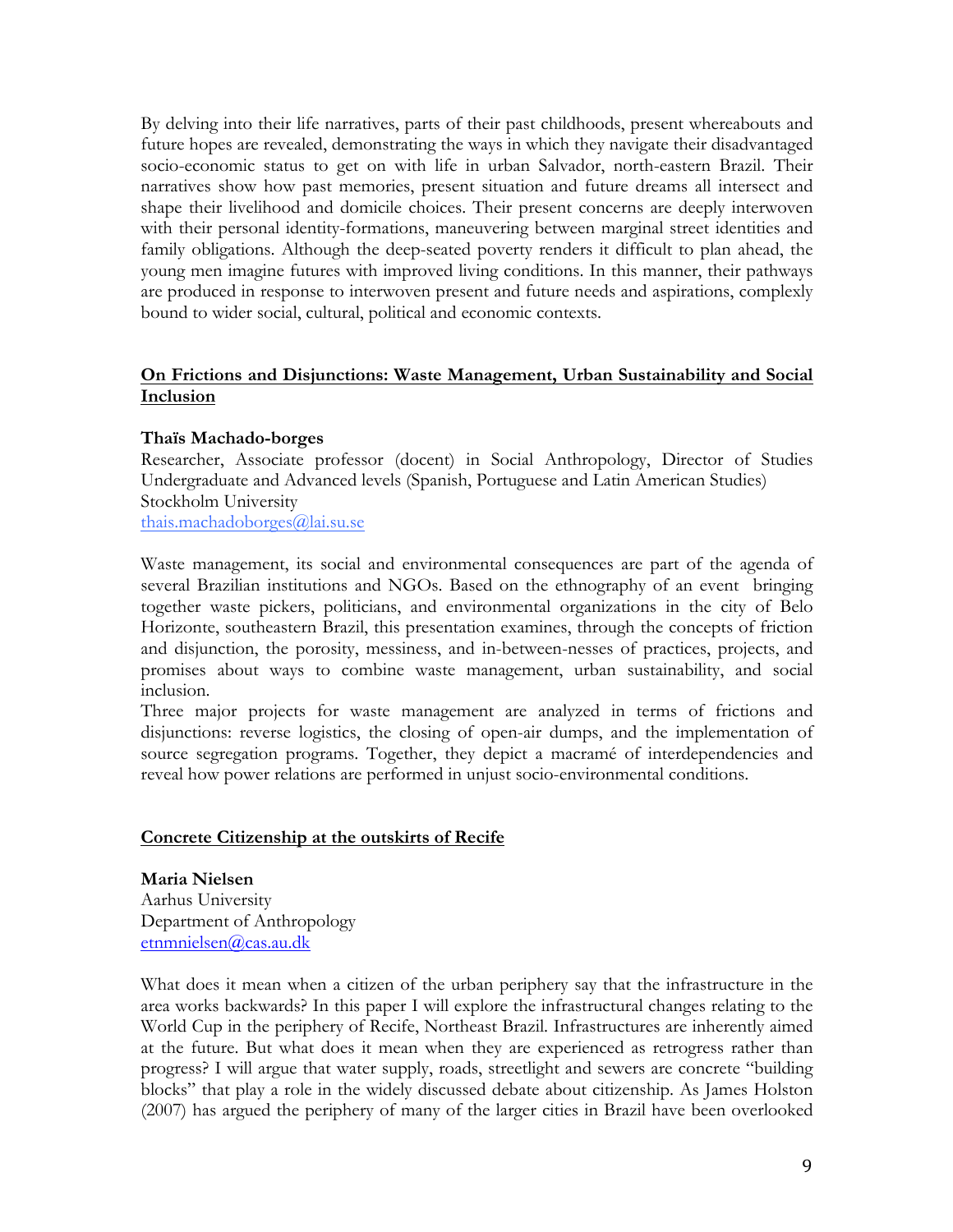and ignored when it comes to general improvements, and as a result people feel unnoticed and marginalized living there.

However, the construction of a new arena has resulted in alterations of the urban periphery of Recife. In this paper I will present some reflections about how these changes have affected the citizens and the landscape surrounding the new arena.

My argument has to do with the role infrastructures play in our conception of society and time. I therefore wish to share ideas about how infrastructure and citizenship are connected. Infrastructures are aimed at the future. But what kind of future? And who will be part of this future?

# **From "crackland" to the Christland: an ethnography of Baptist politics to combat crack in Brazil**

#### **Deborah Fromm**

PPGAS/Unicamp – Namargem/Cem/Cebrap deborahrfromm@gmail.com

In contemporary Brazil the issue of the proliferation of so-called "cracklands" is currently being debated by different social actors as urban planners, managers, politicians, intellectuals, journalists etc. The increase of the consumption of the substance, particularly among the homeless, has mobilized different practices and spheres of social life (health care, social assistance, police repression, family values etc..) in the name of the "War on crack". In the current political context, crack has assumed a central position in the state and market strategies of control and management of populations and urban spaces. However, in specific literature, little has been systematically studied about the growing role of the churches, specifically evangelical church, in care, evangelization and conversion of intensive users, socalled "noias" or "cracudos". In this sense, based on two years of fieldword in a Baptist social project, the central objective of this paper is to describe and analyze evangelical politics geared to combat crack, through an ethnographic research in the specific context of the mission Cristolândia, in the city center of São Paulo. We intend : i) to attend the "warrior" acting perspective of evangelical politics; ii) to investigate their coping strategies and their intervention targeted in drug users, in order to consider the production of knowledge and technologies focused on evangelization and conversion, as well as their ways of managing this population; iii) to discuss the strong presence of territorial components in the focus of missionary activity, notably the evangelistic thrusts aimed not only to individuals and souls, but especially to the territory; iv) to investigate the Baptist perspective on politics and its interfaces with the state administration, as well as the characters and entities that brings up.

# **A Decade of** *Petista* **Government: What Happened in the Countryside?**

**Simon Pahle**

Postdoctoral Fellow Department of International Environment and Development Studies Norwegian University of Life Sciences simon.pahle@nmbu.no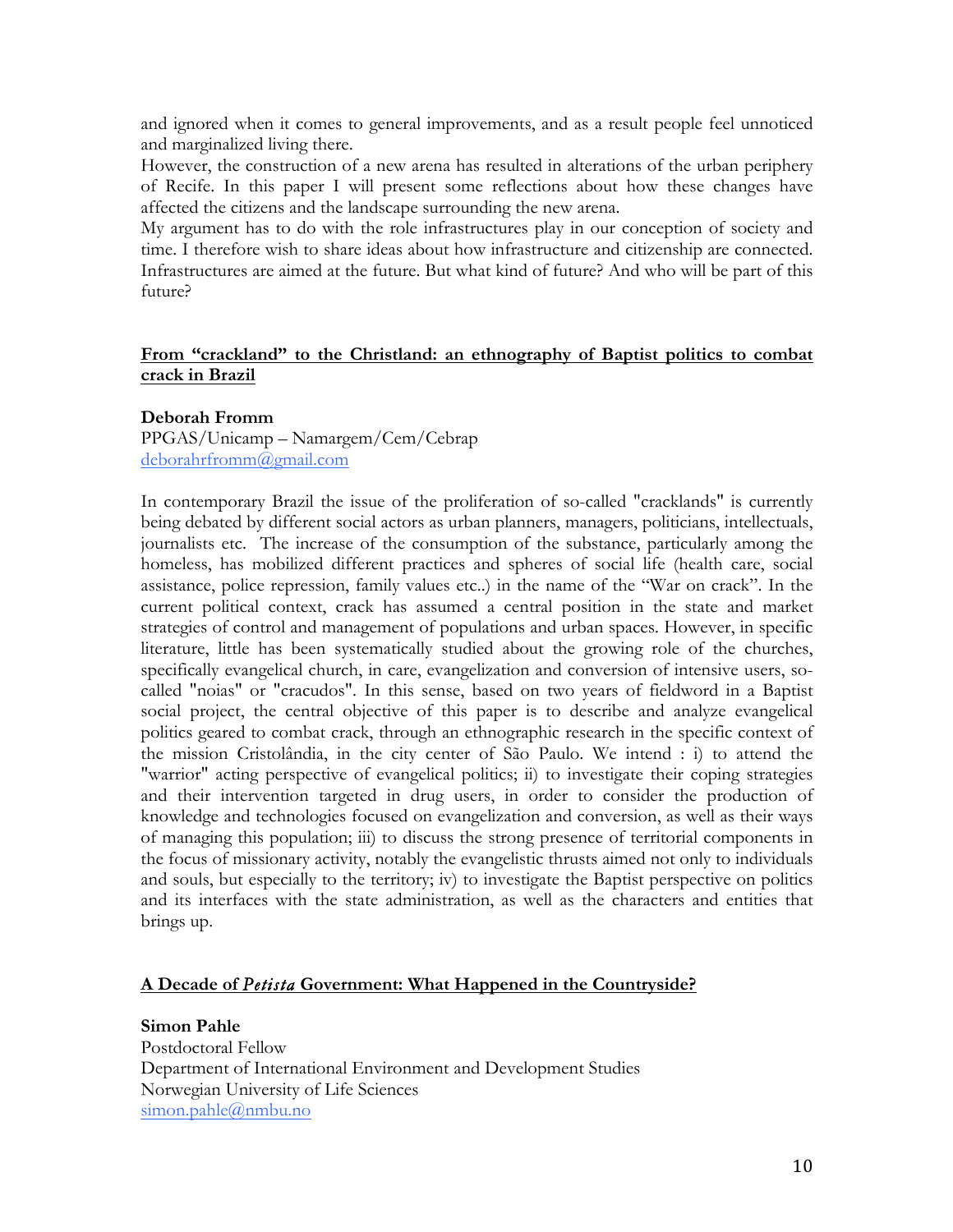Rural development (land tenure in particular) has been a major point of contestation throughout Brazil's modern history. A formative pledge of the Partido dos Trabalhadores (PT) was indeed to affect a radical departure from the modern incarnations of the *latifundio* system through a counter-hegemonic strategy involving movements of the rural poor. As PT now assumes its fourth presidential mandate, questions as to whether this pledge has been honored seems increasingly warranted. However, academic work on what sort of changes rural Brazil has in fact seen during such an unprecedented run of executive dominance remains sparse; the paramount role and considerable success that urban poverty reduction has seen in the governments of Lula and Dilma, and the significant ways in which this has altered chief political alignments throughout the Brazilian population, continues to command much attention. This paper attempts to help close the knowledge gap on recent rural developments. Drawing on interviews and original data collation, I examine the policy and achievements on rural capital-labour relationships; land redistribution; public spending and the relationship between government and rural social movements. There is very little to suggest that *petista* governments have put Brazil on anything like new course in rural politics – in fact, most structures inherited from the era of authoritarian modernisation and neoliberalism have become further entrenched in the countryside. Key dynamics of Brazil's uneven development within, as Furtado described them in the late 1950s – including the mutually constitutive relationship between the 'developed' South-central and -east and the 'underdeveloped' hinterlands – have proven remarkably resilient.

#### **Between chance and project: migrants' lives in São Paulo, Brazil**

**Simone Toji** PhD Candidate University of St Andrews / UK st68@st-andrews.ac.uk

Contemporary globalization provided new conditions for migrants to imagine their possibilities in the world and Brazil achieved a new position in their plans for the future. Many migrants do not conceive Brazil as a final target for their lives anymore, nowadays they place the country as a step towards other destinations worldwide. However, this stop is not free from consequences.

Considering the idea of 'life projects' (Rapport, 2003), the research followed migrants of different nationalities, coming from Bolivia, China, Paraguay and South Korea , living at the moment in the city of São Paulo. The ethnographical approach identified processes of 'friction' (Tsing, 2005) underway, in which legal/ illegal, private/public and rational/irrational borders become unclear, taking migrants to face contradictory and unpredicted situations. Consequently, their stay in Brazil affects their previous 'life projects', forcing them to reconfigure what was once carefully calculated. They realize, then, the possibility of having only 'temporary life-projects'.

In this way, chance and ambiguousness compel some migrants living in São Paul to question matters of identity, nationality and family, because they feel they are becoming something else they did not expect.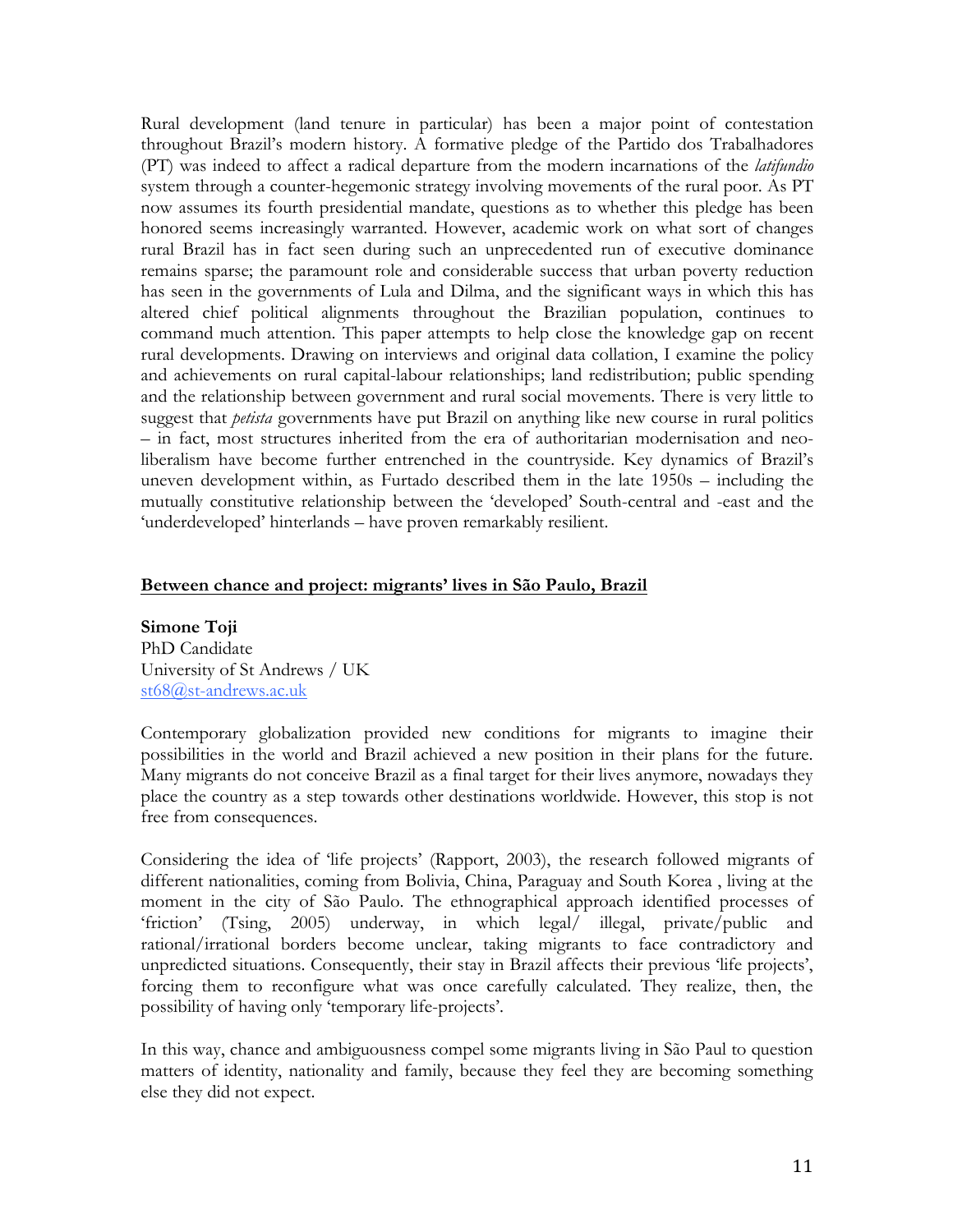The paper explores, thus, how migrants regard Brazil within the international setting, how Brazil offers them possibilities to envisage what the future might be, how Brazil shapes their trajectories for a moment in their lives

# **Panel 3:** *Living Futures in art and popular culture*

#### **New Representations in Contemporary Brazilian Cinema: A pathway towards Gender Equality and Human Rights**

#### **Simone DaSilva**

Supervisor/Instructor of Portuguese Dept. Romance Languages University of Oregon simone@uoregon.edu

"…in a country like Brazil where homophobia continues to be firmly entrenched, especially as regards the visibility of same sex desire, there should be so few films in which homoeroticism is dealt with in any significant measure."

Almost fifteen years have passed since the publication of David W. Foster's *"Gender and Society in Contemporary Brazilian Cinema"* -a work that posed significant questions in relation to the presence of a queer visibility in the Brazilian national film industry. During the course of those almost fifteen years, the Brazilian film industry has undeniably produced a meaningful number of films addressing same-sex desire (*Possible Loves*, 2001), as well as queer identities (*Madame Satã*, 2002) which have for sure influenced queer visibility, possibly leading to an advance in questions of LGBT rights in Brazil.

Despite the apparently 'coming out' of the Brazilian film industry with the celebration of movies like *Madame Satã* (2002), as well as the work of *Mix Brasil*, the internationally recognized Brazilian film festival that promotes and celebrates diversity through film, one still speculates about the existence of a legitimate queer cinema culture in Brazil. One reason for this enquiry may be the contradictory image the country presents in relation to the acceptance of sexual diversity. While to the foreign media, Brazil broadcasts the inebriating images of carnival celebrations and world famous gay pride parades, the country still has to come a long way in relation to LGBT rights and the acceptance of different expressions of sexualities.

Bearing in mind the questions above, this presentation intends to investigate some Brazilian films made in the last five which present LGBT themes in order to analyze how they create and promote images of sexual diversity, as well as how their cinematic language and structure may group them within a queer aesthetics that would eventually confirm the existence of a queer cinema culture in Brazil that supports equality and basic human rights.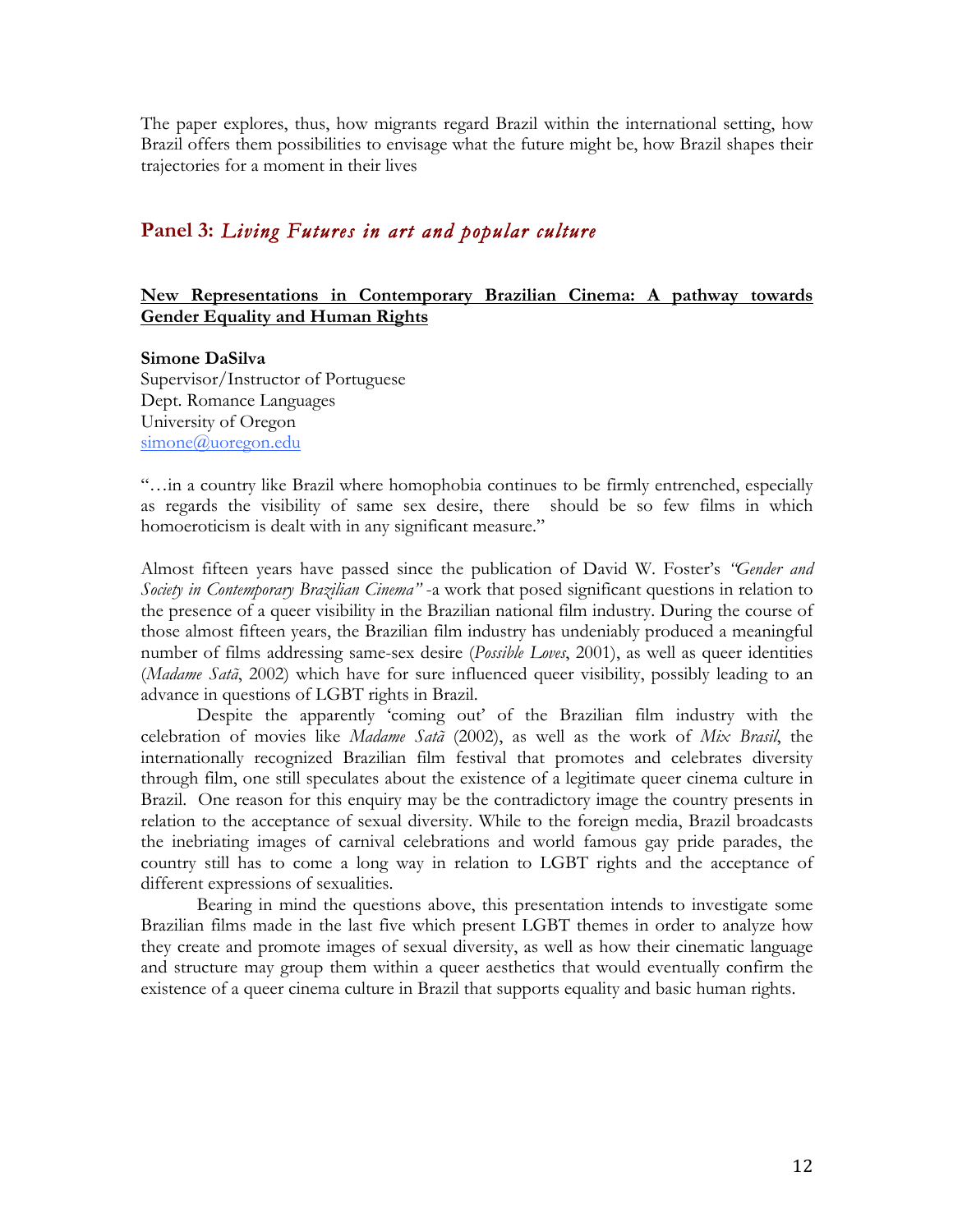# **Nicolas Behr's Futuristic** *braxília* **and the Critical Reinvention of "***Brasiliensidade"*

# **Dr. Steven F. Butterman**

Director, Portuguese Program, Department of Modern Languages and Literatures University of Miami butterman@miami.edu

I will examine the work of poet Nicolas Behr (born in Cuiabá in 1958, but living in the Distrito Federal since 1974) within the context of Brazilian literature of transgression. While the poet is often associated with the poesia marginal of the "mimeograph generation," this presentation will focus on analyzing collections such as Porque construí braxília (1993) and more recent works, which reassess and elaborate upon the invention and construction of an "alternative braxília." This underground city is (re)envisioned with its own historical, architectural, and literary blueprints invested in undoing the Plano-Piloto, thereby reinscribing the urban landscapes of Lúcio Costa, Juscelino Kubitscheck and Oscar Niemeyer with subversive potential for social change. The poet creates a new imaginary space, maintaining the "X" that represents the original cross, over which the crossing of the two axes was projected. This gesture preserves the permanence of "Brasilia" but hopes to rebuild upon it. Indeed, we may also say that "X" marks the spot. Brasília is "Ground Zero" for the construction of a new utopia, which would consist of a communitarian space where there is no separation between the citizens inhabiting it. This idealistic social democratization of a common space to be fully occupied by all is the dream on which the new "braxília" with a lower-case "b" is founded. Behr's imaginary space foments a fertile literary workshop where creative process becomes the flourishing flora and fauna of artistic expression. However, it also decries the construction of a new Brasília that never truly existed in reality yet resided in the books and the blueprints of Kubitschek, Costa, and Niemeyer. I argue that "braxília" is the ludic yet socio-politically charged utopian dream of a dream that has not yet come to be, a parallel universe which exists by appropriation and subversion of JK's Porque Construí Brasília.

# **What Did Machado de Assis Think About the Future?**

**Estela Vieira** Associate Professor Department of Spanish and Portuguese Indiana University evieira@indiana.edu

Most critics would probably say that Machado de Assis, one of Brazil's most important novelists and thinkers, had a fairly pessimistic outlook when it came to the future. After all the last line of his famous novel, *Memórias Póstumas de Brás Cubas*, from 1881, is Brás, the first-person narrator, saying: "Não tive filhos, não transmiti a nenhuma criatura o legado da nossa miséria." On the other hand, in his journalistic, non-fictional writing we find a more manifold perspective. Machado is one of Brazil's first important writer-critics, whose early pieces assessing his country's literary scene, while initial exercises in judgment, were also central for the formation of a national literature. In this presentation, I will take as my point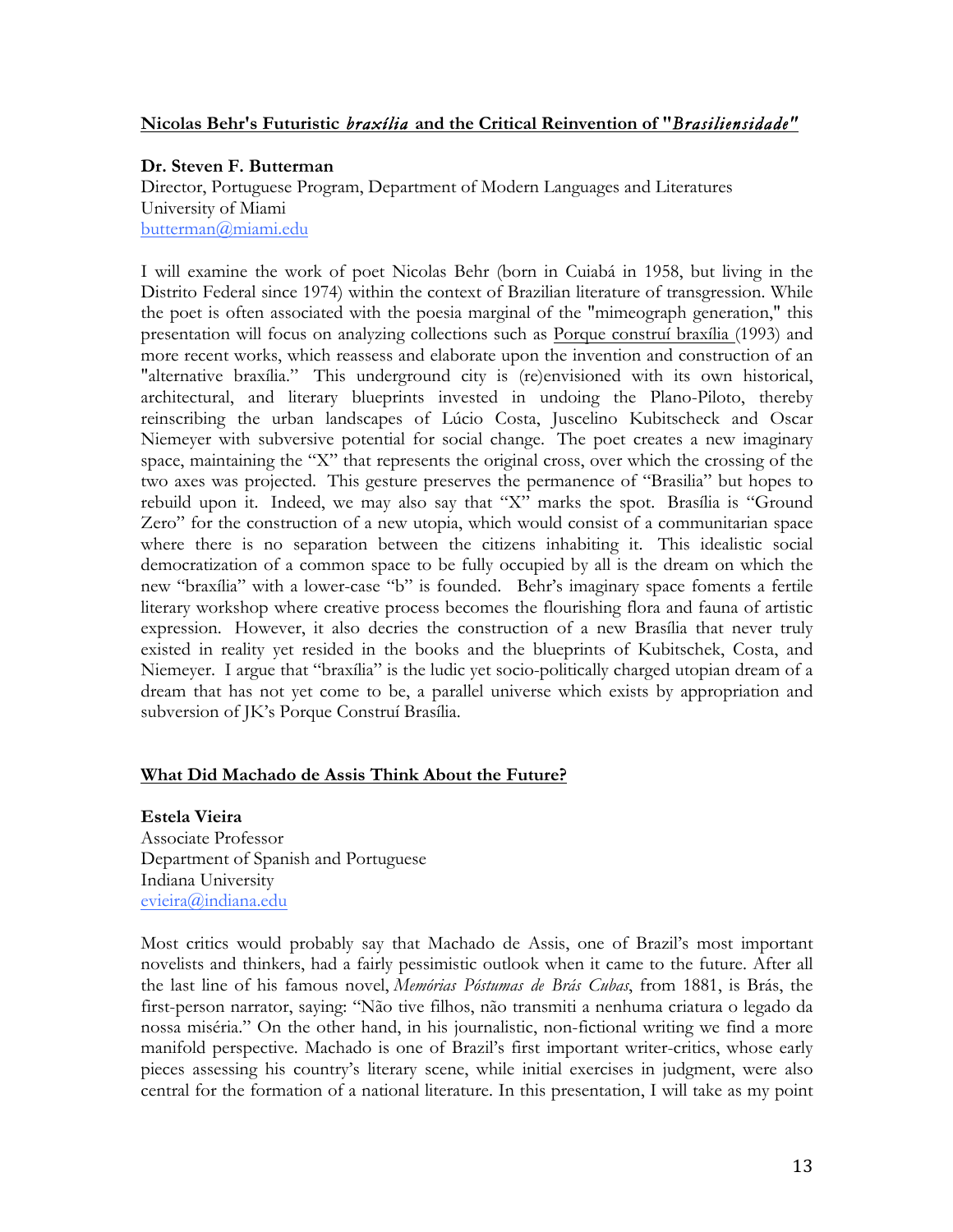of departure, "O passado, o presente e o futuro da literatura," published in April 1858, in "A Marmota" in Rio de Janeiro, when Machado was still shy of his nineteenth birthday. Juxtaposing the intentions, formulations, and theories posited in this piece about the future of a national art form, with his seemingly more cynical ideas about his society's and his characters' futures in his fictional work, I hope to ascertain how Machado's notions on the topic are relevant for understanding contemporary thought on futurity. Leslie Adelson has called futurity a "protean abstraction," a constantly shifting concept entwined in varying relationships to past and present. Machado's early meditations focus on the relationship between literature and politics and address questions of national identity and cultural authenticity—ideas still relevant for recent cultural debates. To compare these views, early on in his career, when he had his own future ahead of him, with the his evolving concepts helps us reflect not only on the questions central to futurity in a Brazilian context, but also theoretically on the nature of futurity more broadly.

#### **Street Art in Brazil as Ideological Power**

#### **Kristin Djuve**

MA Degree in Comparative Literature (with translation theory), University College of London, London (UK) Master's Degree in Italian, University of Bergen, Bergen (NO) kristin.dju@gmail.com

This research discusses the interdisciplinary practice of street art as ideological power in contemporary Brazil. Public space has an ideology and it is interesting to look to street art because it is an art form where the social hierarchies are broken down. Street art has a political and ideological nature as it condemns falsity in contemporary society, almost like street art would represent the truth (Visconti *et. al.* 2007).

Especially the World Cup in Brazil 2014 has mobilized many street artist to create ideological works of art, some of which have gone viral as images on social media such as Facebook, arguably reinforcing the power of these images and making them accessible not only in Brazil, but also on the internet all over the world. Examples of such street artists discussed in this research are Paulo Ito, Daniel Scelza, and B. Shanti (Captain Borderline Crew).

This research's objective is to analyze some pieces of street art in contemporary Brazil and their ideological power, a power which could be present because of the art in itself, the message in the image/ writing, the location of the art, or because of the nature of equality in this art form going against the system/ authorities/ institutions. This research also discusses the importance of the Internet and social media in relation to the ideological power of street art.

Street art is there, and it is communicating to us and thus affecting us. It is however an open question how effective, and how lasting the effect of the ideological images is, also that of the images gone viral. With the Olympic games coming up in Rio de Janeiro 2016 one could however expect more mobilization in the form of street art, especially in the city of Rio de Janeiro.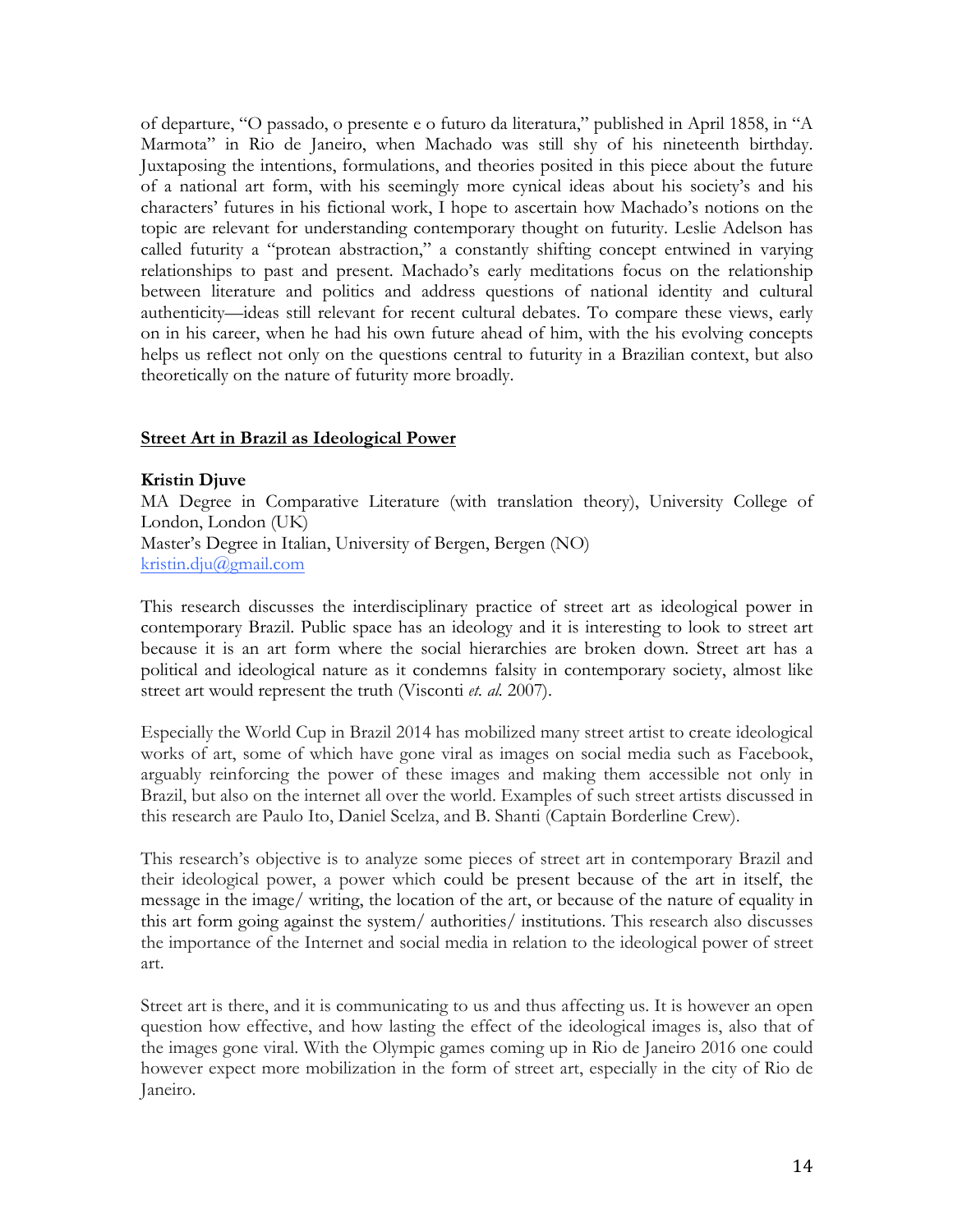# **O que será o amanhã? The death of the song and the unfuturable future**

#### **Luca Bacchini**

Assistant Professor Portuguese and Brazilian Literature University of Bologna luca.bacchini@unibo.it

In an interview in December 2004 Chico Buarque de Hollanda, one of the most renowned names in Brazilian popular music, said that the musical genre known as "song" was dead. This comment immediately stimulated a wide debate in artistic and academic circles, involving the participation of important critics as Luiz Tatit, José Miguel Wisnik, Lorenzo Mammì and Tinhorão Ramos. Starting from the analysis of the most notable reactions to Buarque's remark, I want to propose an interpretation of the very notion of "the death of the song" related to the crisis of the idea of future and futurity in the Brazilian society, so as to highlight the close relation between the two things.

Since its origin in the early twentieth century, the song has emerged as the most creative and prolific tool for producing utopias and dystopias inside the delicate process of building a Brazilian national identity. Absolutely crucial was its role during the years of the military dictatorship, when the tension to the future that characterized so many songs directly expressed either a sense of hope and transformation or a desire for alienation and escape from the present. With the slow return to democracy and the ever more invasive processes of globalization, songs gradually lost their political and social function to become a museumlike object only persisting thanks to endless re-recordings of a consolidated repertoire.

# **KEYNOTE:**

#### **From the future to the past: Cinema and Antagonisms in Brazil**

#### **Jaime Ginzburg**

Associate Professor King's College London

In "Uma historia de amor e furia", directed by Luiz Bolognesi, images of the future are directly related to the past. Brazilian History is shown as a violent process, in which social and political antagonisms cannot actually be solved. If the perception of the future is catastrophic, can the discussion on Brazilian future contribute to deal with the present? Contemporary Cinema, sometimes, explores temporality without expecting causality or unity. A film such as "Hoje", by Tata Amaral, brings us a question: can time be synthesized?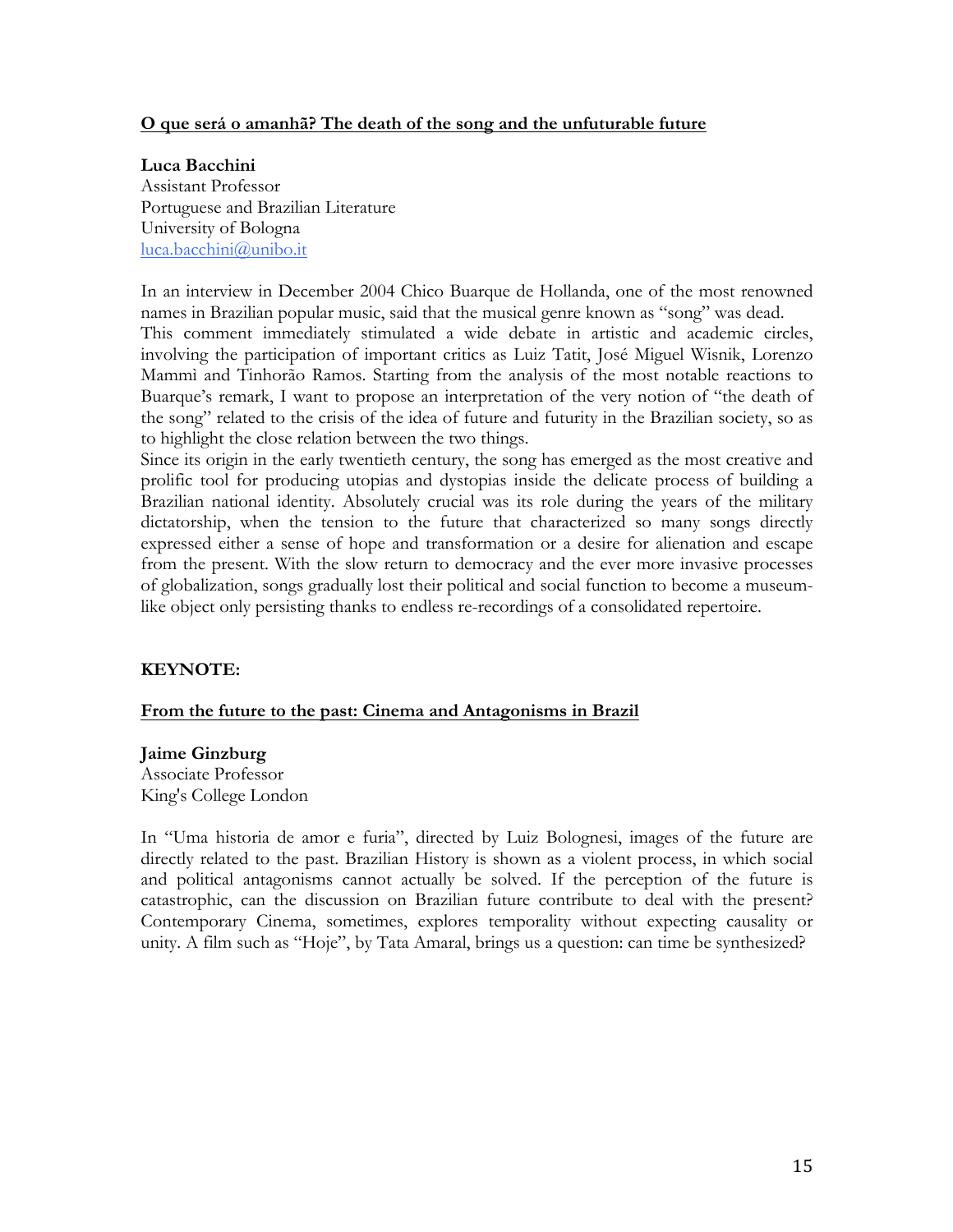# Saturday, March  $14^{\text{th}}$

# **Panel 4:** *Urban space and grounds for optimism*

# **From Social Movements to Protests: São Paulo's Shifting Political Landscape**

# **Teresa Caldeira**

Anthropologist and Professor of City and Regional Planning University of California.

In June 2013, a series of large demonstrations throughout Brazil started to shake its main cities and political landscape. This talk juxtaposes these protests, the social movements of the 1970s and 1980s that brought the poor peripheries of São Paulo to the center of the political scene, and the cultural production coming from these peripheries after the 1990s. This juxtaposition creates a perspective from where to look at the changes that have transformed cities, citizens, and the polity in Brazil during the last decades. One of the main arguments is that in São Paulo, as in many other metropolises shaped by peripheral urbanization, political agency is inseparable from the spatial configuration of the city and from its shifting patterns of spatial segregation and social inequality. The presentation will focus on the peripheries and argue that the quality of both poverty, the urban environment, and citizen's engagement have changed a great deal from the 1970s to the present. Poverty has different signifiers in a city of better infrastructure, mass communication, democracy, less violence, and broader access to consumption. Difficulty in moving around the city is one of these signifiers. Moreover, politics has other languages and tools in the context of intensified cultural production and circulation and of a democracy people can take for granted.

# **Rio Without Removals: Of Community Planning and Activism in Contemporary Brazil**

**Daniela Lazoroska** Ph.D. Fellow University of Copenhagen Daniela.Lazoroska@anthro.ku.dk

The  $2<sup>nd</sup>$  of October, 2009, was a moment of sheer ecstasy for the 30,000 people that had gathered on the Copacabana beach. They were celebrating the honor Rio de Janeiro was bestowed with; the city was to host 2016 Olympic Games, the very city that was already the confirmed location for the final match of the 2014 FIFA World Cup. Nevertheless, the excitement and celebrations these mega-events sparked, propagated by politicians as catalyzers for economic growth and development, have been outmatched by protests and discontents, often by the same people who cheered that  $2<sup>nd</sup>$  of October on the sands of the Copacabana. My interest lies with the engagements that have emerged in the *favela* of Vila Autódromo in relation to the planned constructions of an Olympic Park, which has led to the displacement of more than two thirds of the residents. The protest actions played out in Vila Autódromo have attracted a plethora of expert actors from university planning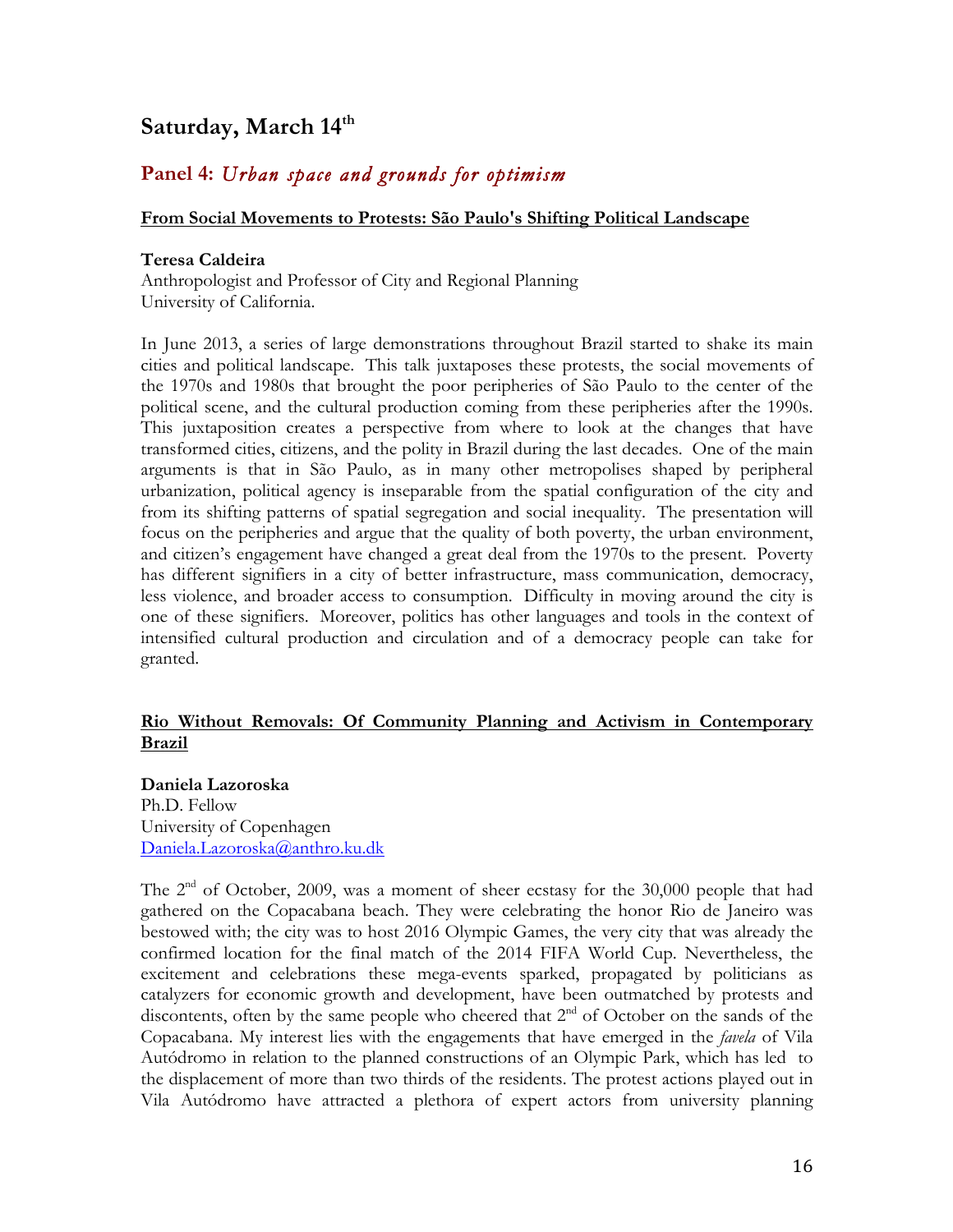institutions. Through a so-called participatory approach to urban planning, these have produced a community planning project, or "The People's Plan for Vila Autódromo" (2012, *Plano Popular da Vila Autódromo*). Particularly, I wish to examine if and how the residents' hopes for their futures might be impacted by interacting with these expert actors and planning media? Can these hopes then be reoriented in the face of the evermore materializing presence of mega-events? Finally, I will attempt to discern the possibilities for a "trickle-up" effect of the acts of collaboration between the residents and allies of Vila Autódromo, and if and how they can have an impact upon the practices of mega-event planning and execution.

# **Do the Brazilian favelas have a future for the right to the city?**

**Angela Gordilho Souza** PPGAU-FAUFBA agsouza@terra.com.br

The Brazilian metropolises have grown into an accelerated and concentrated urbanization process, in a great inequality context that includes lack of social opportunities such as income, education, supply of land and housing, besides inadequate urban environment and infrastructure conditions. The results configure an intense socio-spatial segregation and urban exclusion. In this context, many poor neighborhoods were raised on the city's outskirts and in the interstices of the old central areas, without appropriate parameters and public policies. They constitute a huge universe of the many slums, villages, invasions, tenements houses and other improvised housing provision, although gradually accumulating significant individual investments, which will persist for a long time ahead. Presently, among the total of 202 million inhabitants in Brazil, 84% are urban population and almost half of that are lives in major cities, where the slums' population ranges from 30% to 60%. Urban policies developed until then were innocuous concerning the transformation for better cities. Between 1960/80 the proposal to eradicate the slums, transferring the population to peripheral urban sets, was not socially successful, intensifying segregation. The remaining slums were densified and many others have emerged. The democratization process brought gains into the Constitution of 1988, followed by the Statute of the City in 2001, on the guarantee of social rights for land and housing. Since then, there were attempts for inclusive policies, with advances and setbacks. Do the Brazilian favelas have a future? Understanding future as positive changes within the described context, the work to be presented brings to discussion the possibilities that are being experienced currently by the social movements towards the right to the city in Brazil. In this sense, the role of the public University is fundamental. The proposal focuses on recent experience of Professional Residence in Architecture, Urbanism and Engineering at the Federal University of Bahia and its developments.

# **Insurgent citizenship: favela-dwellers and large scale projects in Rio de Janeiro**

# **Einar Braathen**

Senior Researcher, Norwegian Institute for Urban and Regional Research (NIBR) einar.braathen@nibr.no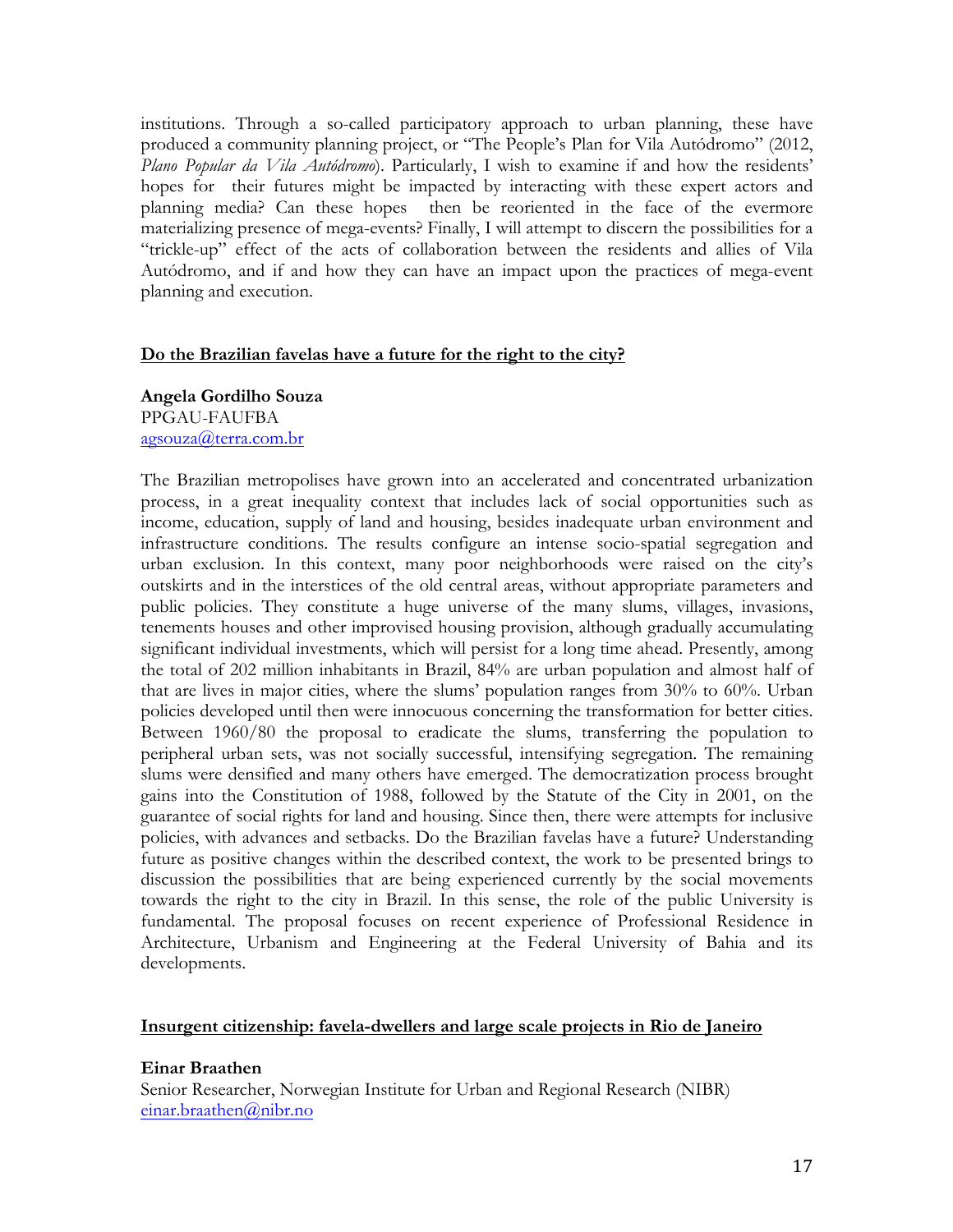While all Brazilians have formal citizenship, the distribution of rights, duties, and resources which this formal status entails and people actually exercise, has not been uniformly accessible. The simultaneous presence of universal inclusion and massive inequality has been negotiated through what James Holston has termed "differentiated citizenship".

The last decades, Brazil has made significant progress towards enabling greater citizen participation through a myriad of participatory processes consolidated on a federal, state, and municipal level. At the same time, the urban governance in Rio has taken a neoliberal turn, using mega sports events such as the 2014 FIFA World Cup and 2016 Olympic Games as a strategy to enhance private-public partnerships (PPPs) and increased private control of urban land and public spaces. Existing institutional frameworks have been sidelined, politics of corruption flourished, and favela-dwellers have been removed and/or resettled as a result of PPP-driven large scale projects. This development contributed to the massive protests in June 2013 and sparked several community-based social mobilizations. .

The paper is based on a research project under completion, Urban Chances – City Growth and the Sustainability Challenge [Chance2sustain] funded by the EU Commission (FP7). It presents the cases of two human settlements**:** Vila Autódromo, threatened by the construction of the Olympic Park; and Morro da Providência, affected by the development project (*Porto Maravilha)* for the down-town port area and an upgrading programme for the favelas of Rio de Janeiro (*Morar Carioca)*.

The cases serve to discuss Holston's claim (2008) that 'differentiated citizenship' is in Brazil being replaced by 'insurgent citizenship'.

# **Everyday perceptions of the past in Ouro Preto and the future of its cultural heritage policies**

# **Andreza Aruska de Souza Santos**

PhD Candidate Centre for Amerindian, Latin American and Caribbean Studies - CAS Department of Social Anthropology University of St Andrews aadss@st-andrews.ac.uk

Similar to narratives about the future, interpretations of the past can be fluent and perceptions change. The different versions of past and expectations for the future pervade accounts of traditions, festivities and the scenery of Ouro Preto, a UNESCO World heritage city in the South-East of Brazil. Attracting visitors from Brazil and the world interested in its religious, rebellious, colonial and academic setting, Ouro Preto gives central place to cultural heritage in urban policies. However, any city is always home to a multitude of people, some who use it permanently, and others whose presence is transient. The interests and agendas of different groups diverge, but the city has to find common ground for its past, present and future for residents, tourists and students. The focus on colonial constructions in heritage policies is hence marked by disputes and anxieties about which past is being preserved and for whom. The central Tiradentes Square, for example, can be a touristic hub with its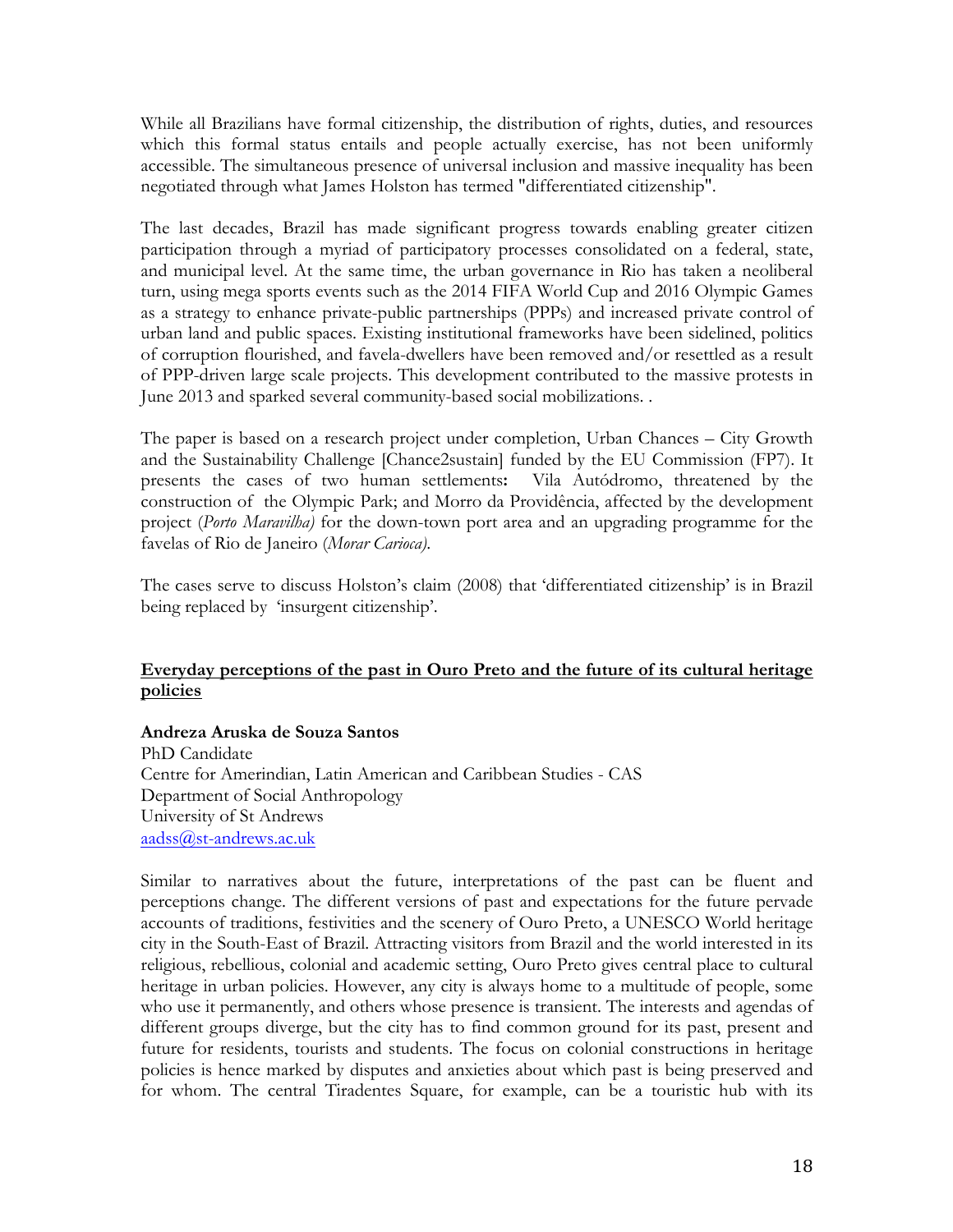museums and monuments, a centre for work and commerce, and a meeting point for young people. It is also a reminder of the historical unfairness suffered by the city at the hands of those coming from elsewhere. Outsiders have taken different forms - the colonisers from the past; the students, mining entrepreneurs and tourists of today as well as a "future generation", for whom the city is preserved and present benefits are sacrificed. I investigate how different people communicate Ouro Preto's past and how that affects the future of preservation policies and urban changes of the city. Looking at the perceptions of three main groups in town – local residents, students and tourists – I examine their different narratives of the city and its cultural heritage policies, and how these perceptions are reflected in the city's efforts to find its future path.

#### **Observing Slums in Brazil: humanitarian network is a type of resilience?**

#### **Heliana Faria Mettig Rocha**

Assistant Professor and PhD Student Faculty of Architecture – UFBA hmettig@gmail.com

Observing 'Vila Brasilândia' in São Paulo and 'Nova Esperança' in Salvador, both slums in Brazil, we can identify a kind of resilience, still latent, which can be directed to more successful collective solutions. They have in common the proximity to dams that supply significant part of the water to these metropolitan areas, which would require high restrictions of contact by the residents to avoid the risk of contamination. Vila Brasilândia has a former group of inhabitants, health and environmental agents, and public school teachers who meet in a cultural space of the community, focusing a transition initiative to a more sustainable living. Nova Esperança, with a strong community association, now on its second generation, had preserved part of the originally occupied territory to collective functions such as education, health and leisure. The text shows two stories permeated by exclusion and constant social impacts that raised joint creative actions to ensure survival. Extreme proximity of houses, territory's difficulties and lack of basic infrastructure promote insalubrity when added to 'social trauma' inherent of these populations, which violates the 'right to the city', the 'human rights' and the 'right to environment'. Instead of promoting more violence and disagreement, it is important to notice true humanitarian network which is being developed in people's daily lives and places as a valuable resource: neighborly relations, mutual protection, respect and brotherhood, which have been strengthened by local organization concerned with social, economic and environmental issues. These communities need to be viewed differently to take ownership of this valuable resource, making them stronger, recovering self-esteem and the ability to overcome challenges, with more respect from the people, government and international support. Interdisciplinary organizations providing technical assistance to local leaders can facilitate local development plans by self-management combined with ascending and descending political actions to the improvement of life.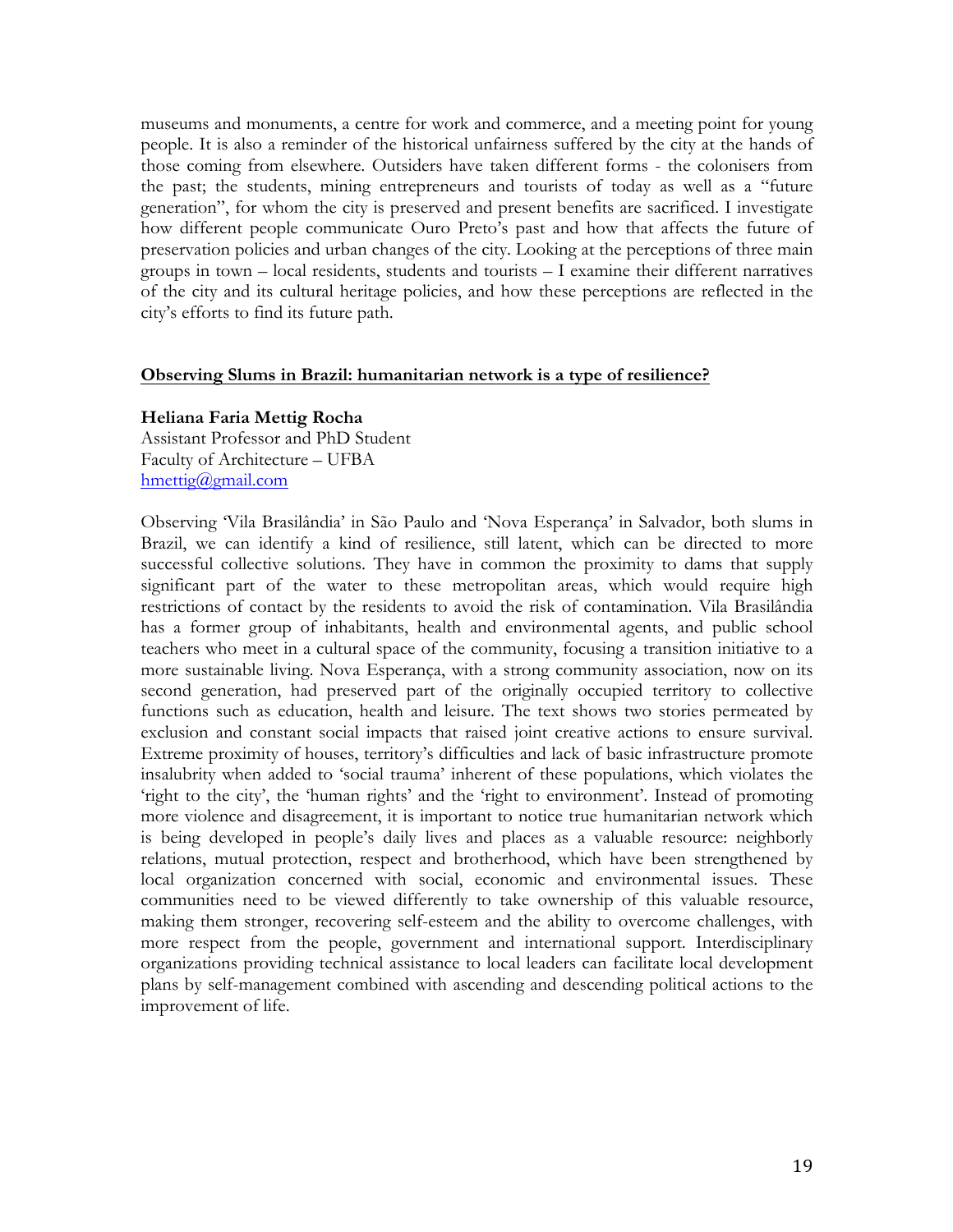# **Land of the future for whom and for what? Threats and promises of gentrification in a pacified favela in Rio de Janeiro**

#### **Angela Torresan**

Social and Visual Anthropology University of Manchester Angela.Torresan@manchester.ac.uk

This presentation aims to explore the expectations and fears of residents in a recently pacified favela located in the affluent South Zone of Rio de Janeiro, Vidigal. In anticipation of the 2014 World Cup and 201 Olympics, Rio's government launched a series of policies to revitalise the city, amongst them, the controversial measure to 'pacify' favelas. The aim of pacification was firstly to expel drug-trafficking cartels and reclaim governance of the areas and secondly to bring much needed social policies. An aim that has, so far, brought about disputable results in different favelas. One result, expected or unexpected, has been an increasing number of young middle-class Europeans who began living and investing in favelas located in the coastal neighbourhoods; attracted by their vibrant cultural life and impervious to the local middle class' anxieties about favelas. Some fear while others hope that the pacification policy and the presence of foreigners will lead to commodification of favelas and removal of poor residents to the benefit of an inequitable political economy of urban regeneration. I spent 6 months living in Vidigal in 2014, doing ethnographic fieldwork, observing and asking people about the changes they are going through. This paper is an initial attempt to bring the material I gathered during that period into a discussion on the expectations and fears residents of Vidigal have about their future and the future of their 'neighbourhood.'

# **Self-Esteem for a better Future: On Schooling, Housing and Cruel Optimism in Urban Peripheries in Northeast Brazil**

**Marie Kolling** University of Copenhagen, marie.kolling@anthro.ku.dk  $\lambda$ **Michele Wisdahl** University of St Andrews, mw537@st-andrews.ac.uk

What does it mean when a Fortaleza teacher tells her class, "We are not very nationalistic. We, Brazilians, have terrible self-esteem"? Or when the former president Lula is asked to reflect upon the legacy of PT's 10 years in power and answers that "first and foremost Brazil regained pride and self-esteem" and then goes on to highlight the country's economic progress and the improved quality of life that people have experienced? (Sader, 2013). In this paper we explore self-esteem and its seeming interplay with national identity and notions of progress in the realms of education and consumption.

Our paper draws on two fieldwork sites wherein PT policies, aiming to promote social inclusion and upward mobility while developing the nation and its emerging economy, have increased access to resources. The first is Fortaleza where emerging middle-class high school